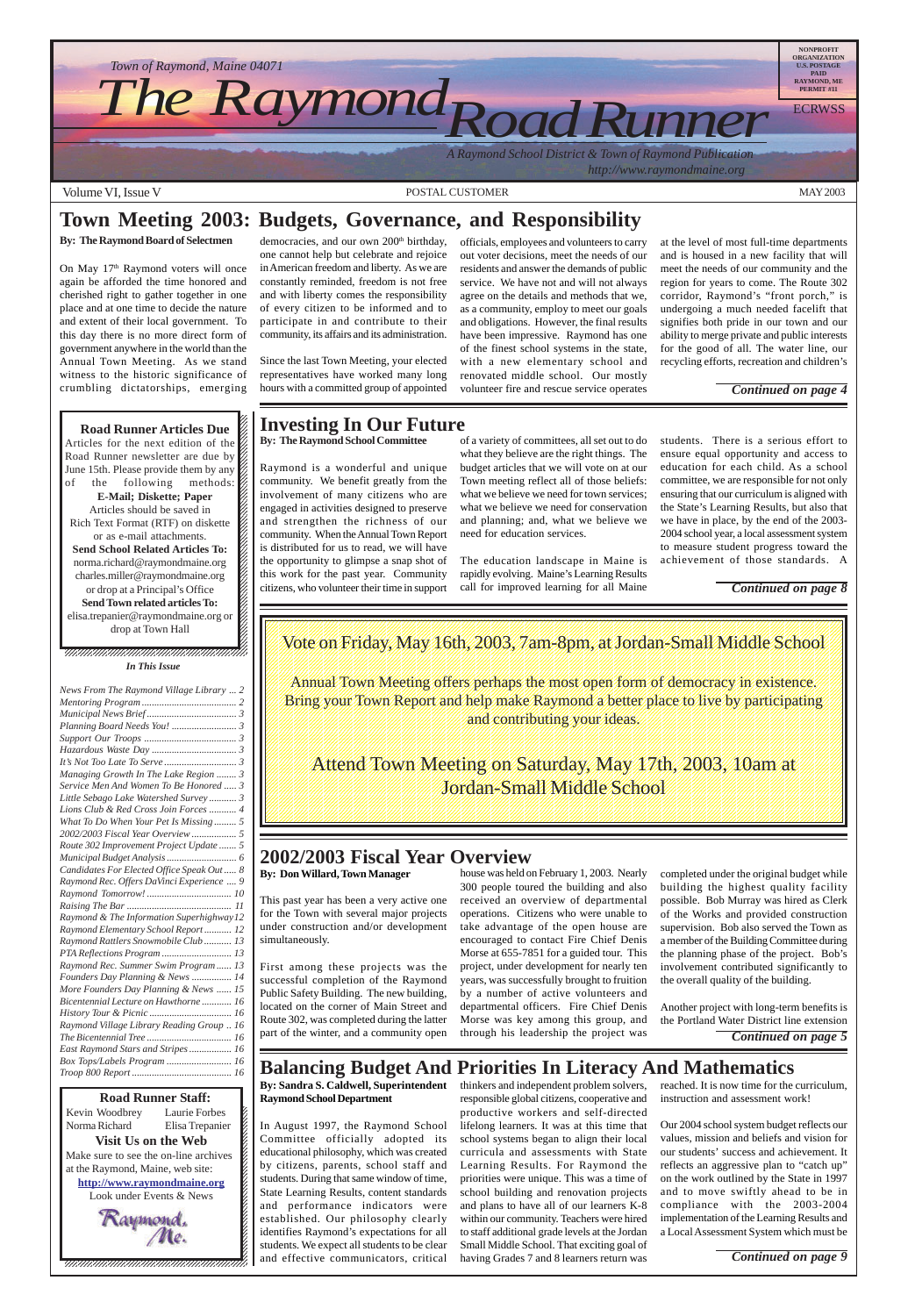| May 2003<br><b>Events and Meeting Schedule</b>                                                                                                                                                                                  |                                                                             |                                                                                                                                                                                  |                                                                                                                      |                                                                                                                                                                           |                                                                                                                                     |                                                                                   |
|---------------------------------------------------------------------------------------------------------------------------------------------------------------------------------------------------------------------------------|-----------------------------------------------------------------------------|----------------------------------------------------------------------------------------------------------------------------------------------------------------------------------|----------------------------------------------------------------------------------------------------------------------|---------------------------------------------------------------------------------------------------------------------------------------------------------------------------|-------------------------------------------------------------------------------------------------------------------------------------|-----------------------------------------------------------------------------------|
| <b>SUNDAY</b>                                                                                                                                                                                                                   | <b>MONDAY</b>                                                               | <b>TUESDAY</b>                                                                                                                                                                   | <b>WEDNESDAY</b>                                                                                                     | <b>THURSDAY</b>                                                                                                                                                           | <b>FRIDAY</b>                                                                                                                       | <b>SATURDAY</b>                                                                   |
| <b>FB=Fire Barn</b><br>JS=Jordan-Small<br><b>KC=Kokatosi Campgnd</b><br>PS=Public Safety Bldg.<br><b>RE=Raymond Elementary</b><br>TG=Town Garage RT85<br><b>TH=Town Hall</b><br><b>VL</b> =Village Library<br>VC=Village Church |                                                                             |                                                                                                                                                                                  |                                                                                                                      | 1<br>9:15AM VL<br>Baby Time<br>9:45AM VL<br><b>Toddler Time</b><br>10:30AM VL<br>Preschool Story Time<br>6:30PM KC<br>Lions Club                                          | $\overline{\mathbf{2}}$                                                                                                             | 3                                                                                 |
| 4                                                                                                                                                                                                                               | 5                                                                           | 6<br>3:15-4:15PM RE<br>Dance Class<br>6:30-8:00PM VC<br>Troop 800 Meeting<br>7:00PM TH<br>Selectmen                                                                              | $\overline{ }$<br>12:30-1:45PM RE<br>Karate<br>7:00PM RE<br><b>School Committee</b>                                  | 8<br>9:15AM VL<br><b>Baby Time</b><br>9:45AM VL<br><b>Toddler Time</b><br>10:30AM VL<br>Preschool Story Time<br><b>7:00PM PS</b><br><b>Building Committee</b>             | 9<br>8:30AM RE<br>Grandparents Day<br>10:00AM RE<br>Good News Assembly                                                              | 10<br>Troop 800 Spring Court<br>of Honor                                          |
| 11                                                                                                                                                                                                                              | 12                                                                          | 13<br><b>1:30PM RE</b><br>Kindergarten Concert                                                                                                                                   | 14<br>12:30-1:45PM RE<br>Karate<br>7:00PM TH<br><b>Planning Board</b>                                                | 15<br>9:15AM VL<br>Baby Time<br>9:45AM VL<br><b>Toddler Time</b><br><b>10:30AM VL</b><br>Preschool Story Time<br>6:30PM KC<br>Lions Club                                  | 16<br>7:00AM-8:00PM JS<br><b>TOWN</b><br><b>ELECTIONS</b><br>Troop 800 Spring<br>Camporee<br><b>School Progress Reports</b><br>Home | 17<br>10:00AM JS<br><b>TOWN</b><br><b>MEETING</b><br>Troop 800 Spring<br>Camporee |
| 18<br>Troop 800 Spring<br>Camporee                                                                                                                                                                                              | 19                                                                          | 20<br>3:15-4:15PM RE<br>Dance Class<br>6:30-8:00PM VC<br>Troop 800 Meeting<br>4:00PM TH<br><b>Planning Board</b><br><b>Application Deadline</b><br><b>7:00PM TH</b><br>Selectmen | 21<br>12:30-1:45PM RE<br>Karate<br>9:00AM VL<br><b>Library Board Meeting</b><br>7:00PM JS<br><b>School Committee</b> | 22<br>9:15AM VL<br><b>Baby Time</b><br>9:45AM VL<br><b>Toddler Time</b><br>10:30AM VL<br>Preschool Story Time<br>7:00PM TH<br><b>Cemetery Committee</b>                   | 23                                                                                                                                  | 24                                                                                |
| 25<br><b>10:00AM TH</b><br>Appeals Board Site Walk                                                                                                                                                                              | 26<br>7:00PM TH<br>Appeals Board<br><b>MEMORIAL DAY</b><br><b>NO SCHOOL</b> | 27<br>3:15-4:15PM RE<br>Dance Class<br>6:30-8:00PM VC<br>Troop 800 Meeting<br><b>7:00PM TH</b><br>Commprehensive Plan<br>Committee                                               | 28<br>12:30-1:45PM RE<br>Karate<br>7:00PM TH<br>Conservation<br>Commission                                           | 29<br>9:15AM VL<br><b>Baby Time</b><br>9:45AM VL<br><b>Toddler Time</b><br><b>10:30AM VL</b><br>Preschool Story Time<br><b>6:30PM RE</b><br>Grade 3 Chorus<br>Music Night | 30                                                                                                                                  | 31<br><b>12:00PM TH</b><br>Boad of Appeals<br><b>Application Deadline</b>         |

We ask library patrons to mark May 17 on their calendars for the Raymond Town Meeting. It would be great to have a large turn out of people to support funding for their library.

#### **Holiday Hours**

The library will be closed on May 26 to celebrate Memorial Day.

#### **Town Meeting**

#### **Reading Group**

The book discussion group will be meeting on May 29 at 7pm This month's book is *The Samurai's Garden* by Gail Tsukeyana. New members are invited. For more information, please call Jane at 655-5354.

#### **Plant Sale**

Spring is really, truly here, and we are all anxious to get our flower gardens going. The Raymond Village Library will be holding its annual plant sale on June 28. When you are cleaning out your flowerbeds and thinning your plants, please remember to set aside the extra ones for the plant sale.

Also, the paperback book sale will be on June 28, so we ask our patrons to bring in their gently used books, hard covers as well as paperbacks.

#### **The Importance of Making a Will**

A special program, open to the public, will be held at the library on May 14, at 7pm. "Who Needs A Will? You Do!" Do you have minor children? Do you have an old will?

Are you recently divorced or remarried? Dying: no one likes to think about it, but sometimes we really need to. Join us as Attorney Lisa J. Friedlander presents information about simple wills, guardians and testamentary trusts for minor children, personal representatives, bequests, and more. There will be plenty of time for your questions at the end of the brief program. This very informative and important program is open to the public, so please join us and get your questions answered.

#### **Annual Raymond Village Library Club Meeting**

The annual club meeting will be held on June 5 at 6:30 at the library. There will be a buffet and also the election of officers. New members are welcome.

#### **Nutritional Talk**

Sarah Plummer, Nutrition Aide from the University of Maine Cooperative Extension, will speak at the library, May 5 at 7pm. Sarah will discuss nutrition and growing up in the O generation. O stands for overweight. Parents, caregivers and anyone else interested in educating themselves in proper nutrition and establishing healthy lifelong habits are welcome.

#### *The Bureau and the Mole* **by David A. Vise A Book Review By Charles Murray**

*The Bureau and the Mole* is a real life spy thriller, which should give anyone who reads it reason to question what the FBI was doing in the matter of Robert Philip Hanssen a longtime FBI agent who caused more damage to the security of the U.S. than any other spy in the history of the

## **Mentoring Program Sponsors Community Workshops Spring Fling Dance**

country. The sad thing is that they were alerted several years prior to his apprehension, and if action had been taken at that time many Russian double agents would have been spared death. In addition, extremely sensitive information and espionage programs would not have been compromised. Untold millions of dollars were wasted on various programs such as a very expensive listening tunnel under the Russian Embassy, which due to Hanssen's treachery was converted from a U.S. intelligence-gathering tool to a Russian disinformation tool.

Hanssen maintained a low profile lifestyle and avoided attracting attention to himself. At the same time Aldrich Ames, who was being investigated, was spying for the Russians for the CIA, thus providing cover to Hanssen in that the information was coming from more than one source. These events allowed Hanssen to go undetected for a much longer period of time than if action had been taken when he was first considered a security threat.

Mr. Vise spends considerable time detailing the personality and character flaws in Hanssen, which led him to become the most destructive and expensive spy in U. S. history. This book is a well-written exposé of a national disaster, of which many people are not really aware. It provides an insight in how the intelligence communities were compartmentalized and may allow some insight into the intelligence failures that led to 9-11. I highly recommend this book to anyone interested in espionage and its effects on the United States.

### **News From The Raymond Village Library**

The Raymond Mentoring Partnership is all about relationship building. Two workshops have been organized to offer resources and information to parents, mentors, and other community members who want to improve their awareness and skills when interacting with youth.

"Building Success for Kids" is being offered free to the community on May 1, 7-9pm, at the Riverside Hall on Raymond Hill Road. Chris Trout, the director of the Youth Resiliency Project in Portland, will be facilitating. Chris has extensive training experience and uses stories, humor, research and interaction to help us find ways to get the best from kids. To register, call Lori at 655-4277.

"Parent Effectiveness in Resolving Conflict" is a class for parents of teens and preteens, facilitated by Suzanne Cobleigh and Lynn Davis at the Jordan-Small Middle School. This series is designed to help parents understand and positively work with the nature of adolescence. Contact Suzanne or Lynn at JSMS, 655-4743, for more information.

Even though we are approaching the end of the school year, the Mentoring Partnership continually accepts applications for becoming a mentor. Contact us at 655- 8672, ext 107, or at mentor@raymondmaine.org.

May 3, 2003 **The Remember When Lounge** Route 11 Naples 8pm - 12am (A non-smoking event open to the public) Door Prizes given away throughout the night Tickets - \$5.00 in advance; \$8.00 at the door Hosted by Raymond Rattlers, Crooked River Snowmobile Club and the Muddy River SnoSeekers For more information, call Jeff Weeks-655-4400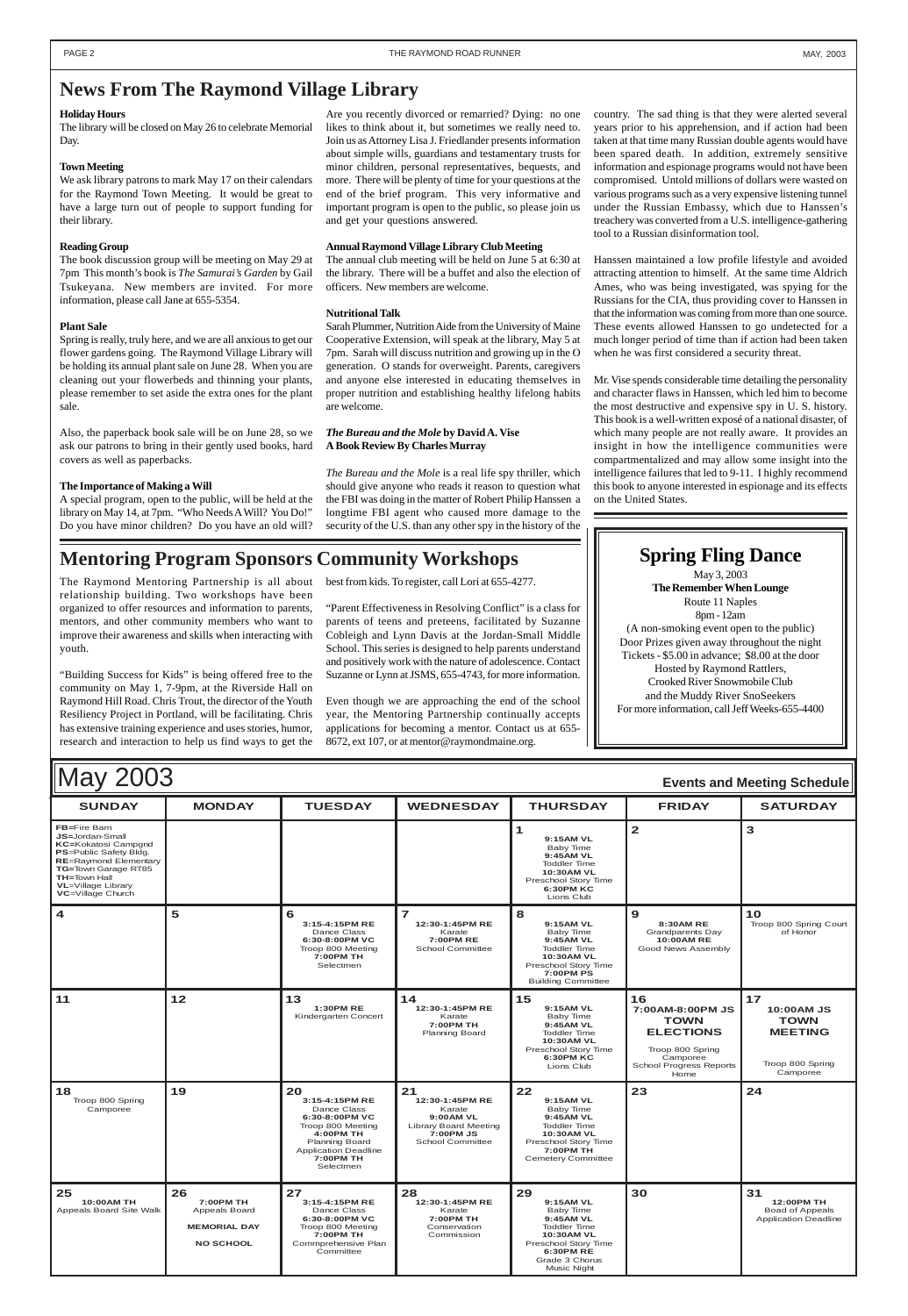#### **RAYMOND FIRE/RESCUE ACTIVITY LOG**

| DATE          | TIME LOCATION                                  | TYPE OF CALL                                  |
|---------------|------------------------------------------------|-----------------------------------------------|
| <b>RESCUE</b> |                                                |                                               |
|               | 3/18/2003 231 MYRON HALL RD                    | <b>GEN.ILLNESS</b>                            |
|               | 3/18/2003 1530 M/A NAPLES                      | <b>DIFF. BREATHING</b>                        |
|               | 3/18/2003 2131 CONESCARD                       | <b>ASTHMA PROBLEM</b>                         |
|               | 3/18/2003 2314 HANCOCK RD                      | <b>DIFF. BREATHING</b>                        |
|               | 3/19/2003 110 M/A CASCO                        | <b>DIFF. BREATHING</b>                        |
|               | 3/19/2003 1040 ROOSEVELTTRL                    | PANIC ATTACK                                  |
|               | 3/19/2003 2219 PATRICIAAVE                     | <b>GEN.ILLNESS</b>                            |
|               | 3/21/2003 1228 WEBBS MILLS RD                  | <b>FIRE STAND-BY</b>                          |
|               | 3/22/2003 2154 THOMAS POND TERR CARDIAC ARREST |                                               |
|               | 3/23/2003 728 ROOSEVELTTRL                     | <b>GEN.ILLNESS</b>                            |
|               |                                                |                                               |
|               | 3/24/2003 2125 ROOSEVELTTRL                    | <b>DIFF. BREATHING</b>                        |
|               | 3/26/2003 1234 M/A GRAY                        | REACTION TO MED                               |
|               | 3/26/2003 1858 LEVY LANE                       | <b>FIRE STAND-BY</b>                          |
|               | 3/28/2003 1255 M/A WINDHAM                     | <b>DIFF. BREATHING</b>                        |
|               | 3/28/2003 1541 M/A CASCO                       | <b>GEN.ILLNESS</b>                            |
|               | 3/30/2003 1540 WEBBS MILLS RD                  | <b>CARACCIDENT</b>                            |
|               | 3/31/2003 711 ROOSEVELTTRL                     | <b>CARACCIDENT</b>                            |
|               | 4/1/2003 1210 M/A CASCO                        | PERSON CHOKING                                |
| 4/1/2003      | 1543 LEVY LANE                                 | FIRE STAND-BY                                 |
|               | 4/1/2003 1708 M/A NAPLES                       | PARAMEDIC INTRCPT                             |
|               | 4/1/2003 2207 M/A GRAY                         | <b>CARACCIDENT</b>                            |
| 4/2/2003      | 1215 WEBBS MILLS RD                            | FIRE STAND-BY                                 |
| 4/3/2003      | 442 RAYMOND HILL RD                            | <b>CARDIAC</b>                                |
| 4/4/2003      | 1516 OUTLAW RIDGE RD                           | <b>DOG BITE</b>                               |
| 4/5/2003      | 709 WEBBS MILLS RD                             | <b>CARACCIDENT</b>                            |
| 4/6/2003      | 1838 M/A GRAY                                  | PSYCH PROBLEM                                 |
|               |                                                |                                               |
|               | 4/8/2003 1216 NO.RAYMOND RD                    | <b>MEDICAL EMERGENCY</b>                      |
|               | 4/9/2003 1058 TOWER RD                         | <b>CHEST PAIN</b>                             |
|               | 4/10/2003 1215 M/A CASCO                       | <b>DIFF, BREATHING</b>                        |
|               | 4/12/2003 1730 VIOLA AVE                       | HEAD INJURY                                   |
|               | 4/12/2003 2157 EGYPT RD                        | <b>POSS STROKE</b>                            |
| 4/13/2003     | 310 M/A WINDHAM                                | SEVERE TOOTHACHE                              |
|               | 4/14/2003 1806 LOOKOUT LANE                    | <b>POSS STROKE</b>                            |
|               | 4/15/2003 808 OUTLAW RIDGE RD                  | MEDICAL EMERGENCY                             |
|               | 4/16/2003 1503 LEVY LANE                       | DIFF. BREATHING                               |
|               | 4/16/2003 1708 LEVY LANE                       | <b>FIRE STAND-BY</b>                          |
|               | 3/21/2003 1228 WEBBS MILLS RD                  | <b>BOMB THREAT</b>                            |
|               | 3/22/2003 900 AROUND TOWN                      | <b>FIRE PERMITS</b>                           |
|               | 3/22/2003 2213 THOMAS POND TERR RESCUE ASSIST  |                                               |
|               |                                                | 3/23/2003 728 ROOSEVELTTRL ODOR INVESTIGATION |
|               | 3/23/2003 852 AROUND TOWN                      | <b>FIRE PERMITS</b>                           |
|               | 3/26/2003 1858 LEVY LANE                       | <b>SMOKE ALARM</b>                            |
|               | 3/26/2003 1810 M/A CASCO                       | COVERAGE 2                                    |
|               | 3/28/2003 800 GISELLE LANE                     | <b>UNPERMITTED BURN</b>                       |
|               |                                                |                                               |
|               | 3/30/2003 830 AROUND TOWN                      | <b>FIRE PERMITS</b>                           |
|               | 3/30/2003 1540 WEBBS MILLS RD                  | <b>CARACCIDENT</b>                            |
|               | 3/31/2003 711 ROOSEVELTTRL                     | <b>CARACCIDENT</b>                            |
|               | 4/1/2003 1543 LEVY LANE                        | <b>SMOKE ALARM</b>                            |
| 4/1/2003      | 2207 M/A GRAY                                  | <b>CARACCIDENT</b>                            |
|               | 4/2/2003 1215 WEBBS MILLS RD                   | <b>BOMB THREAT</b>                            |
| 4/5/2003      | 709 WEBBS MILLS RD                             | <b>CARACCIDENT</b>                            |
| 4/5/2003      | 800 AROUND TOWN                                | <b>FIRE PERMITS</b>                           |
| 4/5/2003      | 2353 M/A WINDHAM                               | <b>STATION COVERAGE</b>                       |
| 4/6/2003      | 900 AROUND TOWN                                | <b>FIRE PERMITS</b>                           |
| 4/9/2003      | 1058 TOWER RD                                  | RESCUE ASSIST                                 |
| 4/12/2003     | 930 AROUND TOWN                                | <b>FIRE PERMITS</b>                           |
|               | 4/12/2003 1010 MEADOW RD                       | UNPERMITTED BURN                              |
|               | 4/13/2003 930 AROUND TOWN                      | <b>FIRE PERMITS</b>                           |
|               | 4/14/2003 1807 LOOKOUT LANE                    | <b>RESCUE ASSIST</b>                          |
|               | 4/16/2003 1503 LEVY LANE                       | <b>RESCUE ASSIST</b>                          |
|               |                                                |                                               |
|               | 4/16/2003 1708 LEVY LANE                       | <b>SMOKE ALARM</b>                            |

- 1. Reviewed and revised Committee Appointment Protocol.
- 2. Voted not to take a position on the Portland Water District legislation to opt out of PUC Regulation.
- 3. Discussed the establishment of the Cumberland County Charter Commission and public notice of candidate elections.
- 4. Authorized that nomination papers be prepared for the School Committee two-year term vacated by Tammy Acker.
- 5. Awarded 2003 Raymond Town College Scholarships. A list of all scholarships awarded will be included in the *Annual Report*.
- 6. Discussed a land use legal issue in Executive Session.
- 7. Discussed legal review issues in Executive Session.
- 8. Considered and approved the adoption of Community Development Week Proclamation.
- 9. Met with the Budget Finance Committee to vote on Budget items.
- 10. Approved placing a Selectmen recommendation on the 2003-2004 Raymond School Budget articles.
- 11. Approved a Selectmen's budget article for publication in the *Raymond Road Runner*.
- 12. Signed the 2003 Annual Town Meeting Warrant.
- 13. Considered whether to request bids for municipal solid waste curbside pickup and curbside recycling services or extend the existing contract with BBI Waste Industries.
- 14. Reviewed and authorized Treasurer's Warrants for April 1st and 15<sup>th</sup>.

## **Hazardous Waste Day August 2, 2003**

Hazardous Waste Day will be Saturday, August 2, 2003, from 9am to 1pm at Raymond Elementary School. Again this year deliveries will be charged 50% of the cost of the refuse brought. If you have oil-based paint, antifreeze, insecticides, poisons, fluorescent bulbs or other materials that you can't identify, this is the time to dispose of them. We will have more information in the June and July issues of the *Raymond Road Runner.*

## **It's Not Too Late To Serve**

On May 16, Raymond residents will vote to fill a number of town municipal positions. If you're feeling a little down because you really wanted to run but didn't take out the official nomination papers, there's still a chance for you! Simply talk to as many voters as possible and have them write your name in on the ballot on Friday, May 16, or on an absentee ballot now available at the Town Office. Positions to be voted upon are Board of Selectmen: one position with two candidates running, Betty McDermott and Tim Pomerleau; School Committee: two positions for three year terms with two candidates running, Frank Dexter and Lisa Friedlander; School Committee: one position for a two year term with one candidate running, Jerry Keane; and Budget/Finance Committee: three positions for three year terms with one candidate running, Louise Murray.

## **Smart Tools And Strategies For Managing Growth In The Lakes Region**

Are you concerned about runaway development, growth, and sprawl in your community? Members of area Lakes Region Comprehensive Planning Committees are sponsoring a timely workshop that may interest you.

Raymond's Town Planner Bob Faunce is among the panelists who will discuss smart tools and strategies for managing growth. Other panelists include Steve Flewelling, Esq. from the Maine Municipal Association and Matt Nazar, a Senior Planner at the State Planning Office who has worked with Comprehensive Plans for several Lakes Region Communities.

The workshop will take place:

Tuesday, May 6 7:00-9:00pm Songo Locks Elementary School, Naples

While this educational event is aimed primarily at those who are drafting comprehensive plans for their communities, any citizen with an interest in the subject is encouraged to attend. Attendance is free and no reservations are necessary.

For more information, please contact Brad McCurtain at sebago1@maine.rr.com.

## **Municipal News Brief**

The Raymond Board of Selectmen recently took the following actions:

## **Planning Board Needs You!**

The Town of Raymond has an immediate opening on the Planning Board. The Board hears applications for subdivision and site plans under the Town's Land Use and Shoreland Ordinances and the Subdivision Regulations. Applicants must be at least 18 years of age, reside in Raymond, and be available the second Wednesday evening of each month. Meetings typically last two or three hours. The Board also has work sessions on an as needed basis. No experience is necessary, but an interest or knowledge of land use planning, engineering, construction and environmental science is a plus. Interested persons should submit a letter to the Board of Selectmen c/o Louise Lester, Town Clerk, at 401 Webbs Mills Road, Raymond, ME 04071, by Saturday, June 7, 2003, at 12:00 noon to be considered for this position. You may review the ordinances, regulations and Planning Board minutes on our website at www.raymondmaine.org or contact Amanda Simpson at 655-4712 for more information. The next regular meeting of the Board is May 14, 2003, at the Town Hall.

## **Service Men And Women To Be Honored**

The Town Office would like to honor the men and women who are Raymond residents and serving our country during this time of war. If you know of anyone now serving in the United States Armed Services who is a resident of Raymond, please notify the Town Office.

We would like to display a photograph of that person along with the unit he/she is serving with. We feel that anyone in the Armed Services, whether they are serving in the war zone or not, should be honored as helping to protect our country.

The photographs and information about them will be displayed in the Town Office.

## **Little Sebago Lake Watershed Survey**

The Little Sebago Lake Association is seeking volunteers to help with the upcoming watershed survey of Little Sebago Lake south of Lyon's Point.

Volunteers will be trained to identify and document sites where eroding soil is washing into the lake and will then work in teams to survey assigned areas of the watershed. Information collected through the survey will be used to help the association keep the lake clean for future generations to enjoy.

Little Sebago Lake Volunteer Training Sessions-Saturday, May 17, 2003, at the Windham Library

The training will run from 9-3. Please call Mary Gilbertson at 856-2777 to sign up or get more information.

## **Support Our Troops**

Since the beginning of Operation Iraqi Freedom, people from throughout Maine have been looking for ways to support the brave men and women of America's Armed Forces. In response to these requests for information, Representative Joseph Bruno of Raymond is distributing a list, compiled by the Maine National Guard, of organizations people can contact. The list includes:

\* Maine National Guard Family Program: Money donated to the fund is used to support families of deployed Maine National Guard Soldiers and Airmen. Potential uses of the fund include emergency loans to guardsmen and their families, youth activities for dependent youth, moraleboosting activities for families and Guard personnel. Questions can be answered by calling (207) 626-4410. Checks payable to "Family Programs" can be sent to the Department of Defense, Veterans, and Emergency Management, State House Station #33, Augusta, Maine 04333.

\* Operation Uplink: The VFW is sponsoring a program that allows people to make donations in order to provide calling cards to service members so they can stay in touch with loved ones. Contributions can be made on-line at www.operationuplink.org or by mailing a check to: Operation Uplink, VFW Foundation, 406 W. 34th Street, Suite 718, Kansas City, MO 64111. You can speak to a representative by calling 1-800-479-5228.

\* Operation USO Care Package: Security concerns have forced the military to suspend the "Any Service Member

Program" whereby citizens could send packages to service members. Nevertheless, people can still lend support by contributing to Operation USO Care Package, a program that delivers to military personnel everything from lip balm to playing cards. Contributions can be made on-line at http://www.usocares.org/ or by phone at 1-866-USO-GIVE.

\* Military Aid Societies: People can make financial contributions to the military aid societies that exist for

each branch of our Armed Forces. Websites for all the aid societies can be found by visiting http://www.aerhq.org/ links.asp.

People who have additional questions about how they can help should contact Representative Bruno for assistance at 655-7443 or by e-mail at jbruno1@maine.rr.com.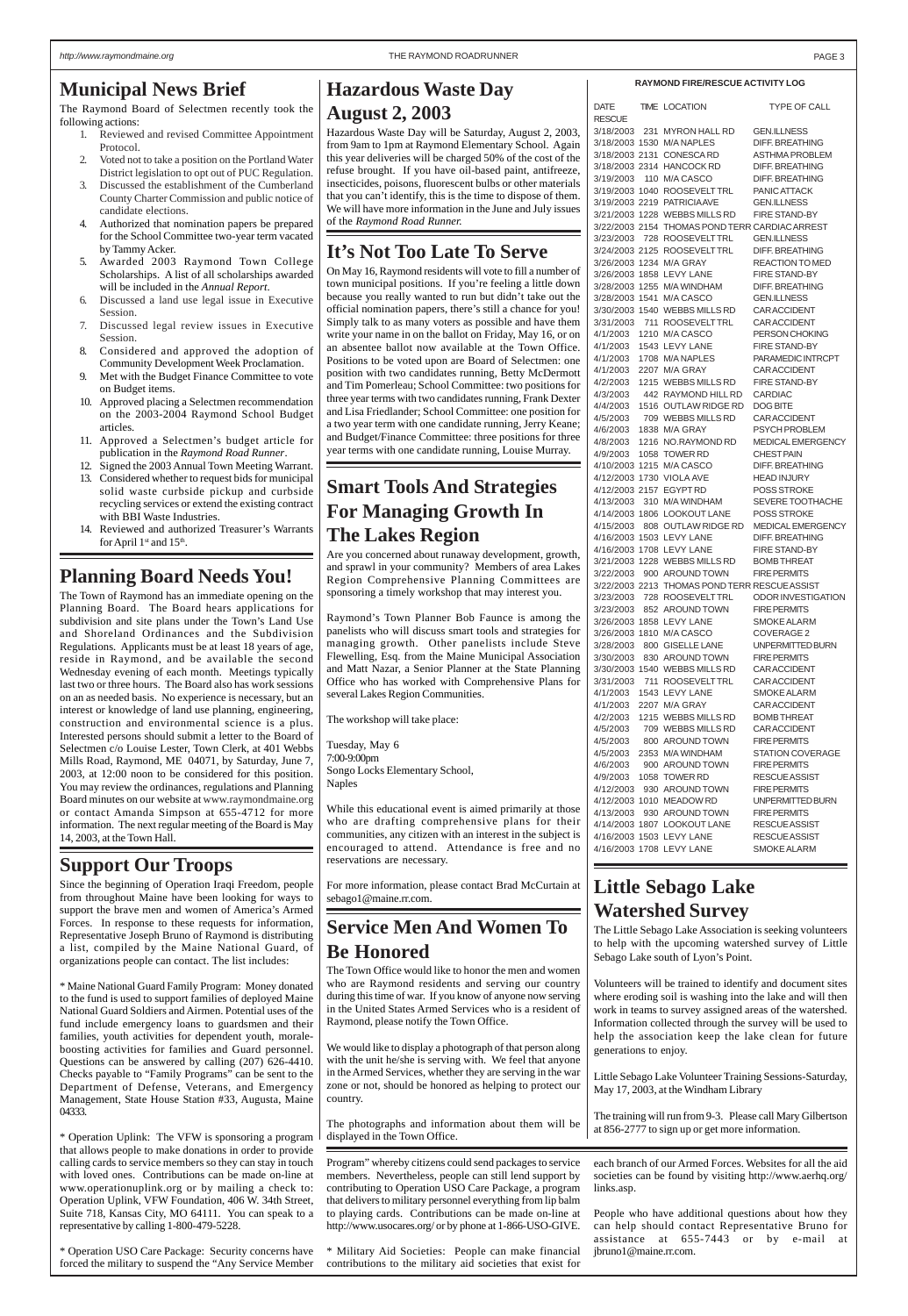programs, the Library, Tassel Top, Raymond Beach and Morgan Meadow are just further examples of our unique and effective local planning and conservation efforts.

Raymond is also faced with many daunting challenges. For nine months of the year, we are a community of 4,200 people that must service a summer population of 12,000. As one of the fastest growing towns in Maine, our rural character is in jeopardy and our land, water and air resources are under intense pressure. The conditions of our roads are more suited to the days of our incorporation in 1803 than 2003. The burdens of unfunded state and federal mandates, the "taxation without representation" issue of the  $21<sup>st</sup>$  century, threaten to collapse our fiscal institutions and taxpayers' ability to pay.

On April 7, 2003, Raymond's School Board, Board of Selectmen and Budget/Finance Committee met to finalize and vote on the Town's comprehensive 2003-2004 Budget. Under the proposed budgets, Raymond's current mil rate of \$16.80 will increase by an estimated \$2.87 per thousand of assessed value. The School portion of this increase is \$2.13 mils with the remaining portion attributed to the Municipal Budget adjusted to reflect both increased nonproperty tax revenue and new property growth. The Budget/ Finance Committee unanimously approved the



#### Budget as proposed. The Board of Selectmen approved the Municipal Budget, yet addressed concerns expressed by Raymond taxpayers by providing a separate warrant article for a proposed new department head position so that Raymond voters could approve or reject this cost without jeopardizing the entire budget request.

The duty of the Board of Selectmen is to represent all of Raymond's citizens. Our government must guarantee the equitable and fair treatment of children, the elderly, voters, taxpayers, long time residents and transients alike. We are charged not only to provide for the common good but also to ensure fiscal responsibility, accountability and at times restraint. Raymond has invested millions of dollars in the past ten years to secure our future and the results are obvious. We are now at a crossroads where these investments are paying dividends while other new initiatives may need to be delayed or reconsidered. The current uncertainties of the national economy, coupled with the pending state and federal budget crisis, demands that all of Raymond's expenditures meet the principles of sound financial management and line item justification. The Board of Selectmen do not differ with the School Board and Budget/ Finance Committee over sound educational policies and practices; however, we do have serious

concerns about the School Board's planning process, spending priorities and the overall size of the present budget request. In an effort to represent all of Raymond's citizens, we have voted not to recommend the proposed School Budget for 2003-2004 as presented. The Board of Selectmen has suggested and sincerely believes that changes can be made in this budget that will preserve the quality of education in Raymond while at the same time protecting Raymond's taxpayers' ability to pay.

On Wednesday, May 21<sup>st</sup>, the Lions and Red Cross will be holding a Blood Drive at the JSMS from 1:30-7:30. As you are all aware, our blood supply is always running close, 2 to 3 days worth, in the State of Maine. Donors are needed! Although the Town Meeting form of government represents the very special nature of direct democracy, it can also fall victim to complacency and indifference. Traditionally only 200-300 Raymond voters have decided how our government works in the coming year. Our free speech, free press, the right to vote and agree or disagree about the shape and form of our government are guaranteed. The Town Meeting is the most important forum for your expression of these rights. The Meeting is the final word on all town business presented in the warrants. There is no substitute. Voters may choose to accept or reject an article outright or vote to lower the dollar amount of any given article. There are no right or wrong answers. There are no winners or losers. Only by attending the Town Meeting can you influence the decisions that affect you and your community.

## **Town Meeting 2003: Budgets, Governance, and Responsibility**

#### *Continued from page 1*

## **What To Do When Your Pet Is Missing**

By: Town Clerk Louise Lester

We all love our pets and want to protect them. Maine has a few laws regarding our pets, mainly dogs, which are in place to help us take good care of them. The law, which the Town of Raymond must enforce, is the licensing of dogs. This tag and sticker, which is given the dog owner upon licensing his/her pet, is available at any time if the dog has lost it. Annually a dog owner is required to update the license before January 1st of the New Year. Traditionally the towns receive the New Year stickers in November so they are available from that time on. You don't have to wait until January.

The purpose of the licensing is to be sure that all dogs are vaccinated for Rabies, which is a deadly vicious disease. Unfortunately Maine is one of the states, which always

has a level of Rabies. Rabies not only kills dogs and cats and many other warm blooded animals but humans as well. If a rabid animal bites you, the medication for recovery is not pleasant. It is also imperative that all cats be vaccinated as well, but they do not need to be licensed.

Another reason for licensing is for Animal Control to be able to identify the dog by his license number. Our Dispatch Office has access to the Town's records for dog licensing and they can look up the license number and determine who the dog's owner is. In this case the dog will be returned to the owner directly by Animal Control. If Animal Control cannot determine who the owner is, the dog will be taken to the Animal Refuge League in Westbrook. At that point the owner will be responsible for proving that the dog has a current Rabies vaccination and there will be some fees charged for the care of the dog.

The use of licensing is to identify the dog and its owners when it becomes lost. If you are missing your dog or cat, please call Raymond Dispatch (655-7851) and have them notify Animal Control. You should then call our local shelters to see if an individual has taken your pet to them. There are times when a person will find a dog or cat and not notify Dispatch or Animal Control. Raymond contracts with the Animal Refuge League in Westbrook (854-9771) but your pet might have been taken to the Greater Androscoggin shelter in Auburn (783-2311). The shelters must keep dogs for 6 days before the ARL can allow them to be adopted, but cats do not have a time limit; they can be adopted immediately. The Animal Refuge League wants everyone to know that they would like to see every dog and cat returned to their owners; but reality is that if the owner doesn't call them to identify their lost pet, they won't know that there is someone out there looking for it.

## **Lions Club & Red Cross**

Please donate 1 to 1½ hours of your time to save the life of one or more fellow human beings. If you do not get called within the next 2 weeks asking you to donate, and if you would like to help others, please call 655-4412 or 655-7163 and leave your name, phone number and the time you will be able to donate. If you have any questions on whether you are eligible to donate, please call the Red Cross at 800- 482-0743.

## **Raymond Lions Scholarship**

After several years of maintaining the bottle return receptacles at the Town Office and Route 302 for the Raymond Scholarship Fund, the Raymond Lions Club is pleased to announce its own Raymond Lions Club Scholarship.

This \$500 scholarship will be presented to a graduating Raymond high school senior, or a Raymond resident, that is actively pursuing a post secondary school education. The Lions Club is encouraging any Raymond resident that is currently enrolled in any post-secondary school including a vocational or trade school program to apply.

Applications have been mailed to all Raymond high school seniors. Applications are also available at the Town Office and at the Raymond Village Library. The completed applications should be returned prior to May 31 to:

Raymond Lions Scholarship Committee PO Box 1057 Raymond, Maine 04071.

The Lions hope that in the future we will be able to enlarge



our scholarship program to better serve the community. Please join with the Lions and bring your returnable beverage bottles and cans to the receptacles at the Town Office or at the Jordan Bay Animal Hospital on Route 302. We will continue to use the proceeds to help fund the Raymond Town Scholarship and the Raymond Lions Scholarship.

*The Lions congratulate all graduating seniors and wish them well in their future endeavors.*

## **Raymond Lions Club Student Of The Month For March**

Pictured are Lion Kathi Jones, Chair of the Raymond Lions Club Student of the Month Program, Student of the Month for March, Ben Myhaver, and his Dad Jim Myhaver. The Lions are proud to present Ben with a Savings Bond and gift certificate to a local merchant. An eighth grade student

at Jordan-Small Middle School, Ben plans on attending Windham High School, with an eye on a college degree in his future. Ben cheerfully helps around the house and regularly volunteers locally. An honor roll student, he is available to friends in school in need of help with studies. He enjoys basketball and football and takes part in programs at the

teen center in Windham. The Raymond Lions wish him well in high school and college.

### **"NO PARKING ZONE" On**

#### **Cape Road**

Nathan White, Director of Public Works, announces that beginning May 15, 2003, there will be a no parking zone along the west side of the roadway beside the Riley Beach from approximately 340 Cape Road to the beginning of Wawenock Road. This has been ordered by the Board of Selectmen to keep the Town's right of way open for traffic.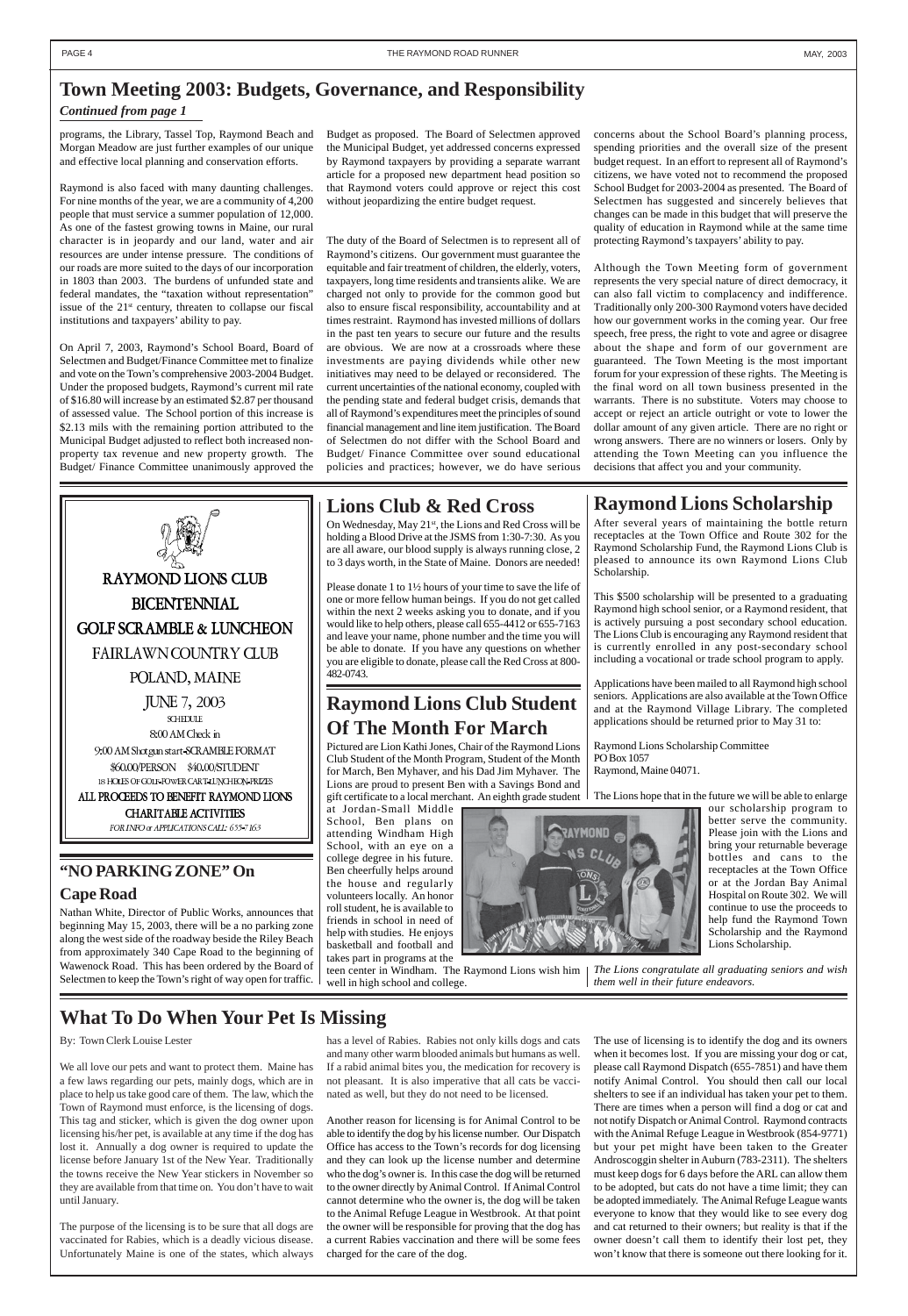from Windham to Deep Cove Road. This project was also completed under budget and without any major difficulties. The availability of a reliable water source has significantly improved both public safety in the area adjacent to the waterline and substantially improved Raymond's Insurance Services Office (ISO) rating. A better ISO rating translates into lower commercial and residential insurance premiums. Residents are encouraged to contact their insurance companies to obtain information about potential reductions in premium costs. Since the waterline enhances the Fire Department's capabilities, insurance costs are expected to decline across the entire community.

A major project under study for the past several years is the Route 302 Improvement Project. The formal project bid opening was held on January 17, 2003, with the low bidder, Pratt & Sons of Minot, Maine, submitting a bid in the total amount of \$1,810,188.25. This cost is substantially below the engineer's estimate of \$2,251,037. The State of Maine Department of Transportation (MDOT) will contribute up to \$1,293,833 for the pavement improvement component of the work. The Board of Selectmen extended recognition and thanks to the Route 302 Improvement Committee, including Committee Chairperson and Selectman Christine McClellan as well as Chairman of the Board of Selectmen Ada Brown for their leadership, support and advocacy of this project. The benefits of the project include: a curb-to-curb pavement overlay from the Raymond/Windham Town Line to the area of Hawthorne Road, greatly improved access management, including a reduction in curb cuts along the corridor; the installation of a sidewalk from the Raymond Shopping Plaza to Raymond Beach; landscaping including trees, shrubbery and various perennial plantings; and the installation of ornamental street lighting along a portion of the route of the sidewalk. The end result of this project should be better traffic flow and safety as well as both improved pedestrian access along the Route 302 corridor and improved aesthetic appeal. Work on the project is expected to commence in the early spring of 2003 and conclude before July 1st.

Other major activities of the past year include the Selectmen's final approval to seek proposals for a tax equalization project (revaluation). It is expected that competitive bids for the project will be solicited from qualified firms with bids due by April 21, 2003. A two-year revaluation project is envisioned with new values becoming effective for tax year 2005.

Discussions were held throughout the past year with Cumberland County and neighboring communities over the possibility of regionalizing public safety communications services. It is expected that a cost-sharing proposal for cooperative services will be developed and

implemented during the year ahead, subject to Town Meeting ratification. The overall objective is to reduce each community's operation and capital costs by employing economies of scale while at the same time improving the quality of the services offered. We are confident, given the resources within the region, that by working together both objectives can be realized.

The Board of Selectmen authorized the Town Manager to seek a Community Development Block Grant for planning services in the amount of \$10,000 to study the potential benefits of working with neighboring communities on regionalized public safety services including a centralized dispatch center

The Town made successful speed zoning requests to the Maine Department of Transportation (MDOT). Reductions in speed were approved in the areas of Crescent Beach, Tower Road and a portion of Route 302 adjacent to Raymond Beach.

Throughout the past year the Comprehensive Planning Committee has been very active meeting on a regular basis. The full range of municipal services, environmental and land use issues facing the Town have been discussed and explored in great detail. Strong participation was demonstrated at several community meetings held during the early stages of the plan. Input from the community is always welcome and can be made at compplan@raymondmaine.org. The committee also produces periodic e-mail updates to keep interested citizens apprised of critical discussions and to solicit feedback on elements of the plan. Over the next several months a draft plan will be put together which will be subject to public hearings throughout the community. After this process a final plan will be written and considered for approval at Annual Town Meeting 2004. Given the Town's rapid growth and development, it is critical that good long and short range planning be undertaken. The Comprehensive Plan will offer goals, strategies, and a framework for implementation of policies that will help identify and preserve many of the elements we enjoy in our community today. The Comprehensive Plan is a vital tool to guide the critical decisions that will position Raymond to successfully meet the challenges of the future.

A Town Office/Library Building Committee was formed to study the possible renovation of the existing structures and/or construction of a new building(s) to serve the Town's future needs. Citizen participation and input is both welcomed and encouraged. Comments and suggestions can be made directly to the committee via email at townhall.building.committee@raymondmaine.org.

On December 3, 2002, the Selectmen held a Special Town Meeting to consider providing 85% family health care insurance to Raymond's eligible full-time municipal employees through the remainder of the fiscal year. This proposal was approved and its continuation will also be considered at Annual Town Meeting 2003.

A proposal to acquire the former Post Office building at 51 Main Street was the subject of a Special Town Meeting on January 7, 2003. This proposal was defeated by a vote of 33 in favor to 45 opposed. The Selectmen wished to acquire the property with funding from municipal fund balance (surplus) to combine it with property already owned by the Library Club and Town in hopes that this location could support a future municipal and village center (Town Office, Library and public green space).

This year's Municipal Budget represents a significant increase over budgets presented in the past. The reason for this increase, which we do not anticipate repeating in the near future, is to enable Raymond to provide quality municipal services consistent with the needs of our growing community. Raymond has historically approved conservative municipal budgets. Since 1998 the average net annual increase has been 2.5%. Despite this year's increase, the Raymond municipal share of the overall tax rate has remained very stable and is projected to be 19% for fiscal year 2003/2004. An additional 3% of the tax rate is allocated to the Tax Increment Financing District. Education costs make up 73% of the overall tax rate with County taxes accounting for the remaining 5%.

The Town of Raymond has for several years been in a significant growth pattern. Over \$14,000,000 in new valuation is expected this year alone generating at least \$235,200 in new revenue. The new property tax revenue generated will help offset the increase in the tax rate. The proposed increase in this year's Municipal Budget will result in an estimated 7.4% increase in the tax rate. Ultimately, changes in the Town's budget are driven to a large extent by changes in the community. Raymond is among the fastest growing communities in Cumberland County. According to the 2000 U.S. Census Raymond's population grew by 29.8% over the ten-year period.

In closing, I would like to thank the Selectmen, our energetic volunteers and the other Town employees for their continuing support and dedication to improving the Town of Raymond. It is a true pleasure to work for the Town of Raymond. The sense of community and collaborative environment in which we work causes me to believe that virtually any challenge can successfully be met if we work together. I am always interested in creative ideas and suggestions on ways we may improve our operations and would encourage you to contact me directly at don.willard@raymondmaine.org or by telephone at 655- 6994. Your involvement is critical to helping us fulfill our mission of delivering the best services possible.

### **2002/2003 Fiscal Year Overview**

#### *Continued from page 1*

#### **By: Don Willard, Town Manager**

The Town of Raymond in partnership with the Maine Department of Transportation (MDOT) has started an

improvement project on Route 302 commencing in Windham in the vicinity of Shore Road and extending through Raymond to a point just south of the Raymond/ Casco town line. The construction is scheduled to start on March 31 and to be completed by the middle of June. The planned improvements will include a pavement overlay, the construction of a sidewalk, the installation of ornamental street lighting, access management improvements and extensive landscaping.

The Town of Raymond formed a Route 302 Improvement Committee that has worked for the past three years with the businesses and landowners along the Route 302 corridor to facilitate these improvements and beautification of the area.

The entire cost of the pavement overlay will be paid by (MDOT) with Raymond funding the cost of the additional improvements between the Raymond Shopping Center and

Raymond Beach from Tax Increment Finance District (TIF) revenue. A sidewalk will be constructed on the east side of Route 302 starting at Tire Warehouse, just south of Viola Avenue extending to Route 121. At the intersection of Route 302 and Route 121 the sidewalk will cross to the west side of the roadway and continue to the beach. At the intersections of Route 302/Route 85 and Route 302/Route 121 the traffic signals will be modified to include pedestrian signals.

The ornamental street lighting will extend along the sidewalk located on the east side of the Route 302. There will not be any lighting installed from Route 121 to the beach as part of this project due to budget constraints, but conduits will be installed for possible future lighting.

The project includes significant landscaping improvements on both sides of the roadway from just south of Viola Avenue to Route 121. The landscaping will include the planting of shade trees, ornamental trees, evergreen trees, shrubs and perennials. There will also be landscaping planted at Raymond Beach as well as landscaping and an earthen berm constructed on the opposite side of Route 302 from the beach.

As part of the improvements several driveways will be combined or closed to improve both access and safety. In addition, at some of the large curb cuts raised islands will be constructed to better define the driveways. The raised

islands will be planted with perennials and low shrubs to add to the beautification of the corridor.

The construction will start with the installation of drainage structures in the vicinity of the Raymond Shopping Center and in the vicinity of Route 85. Soon after the start of construction the installation of the conduit and the foundations for the ornamental street lighting will be constructed. The pavement overlay is scheduled to start at the end of April with completion by the middle of June. In addition there will be minor grading and ditch work completed along the project during the first part of the construction. The sidewalk construction in Raymond will start in mid-April with completion in June.

Additional information may be obtained from Town Manager Don Willard at 655-6994 don.willard@raymondmaine.org or Project Administrator Ralph Norwood at Gorrill-Palmer Engineers in Gray at 657- 6910.

## **Route 302 Improvement Project Update**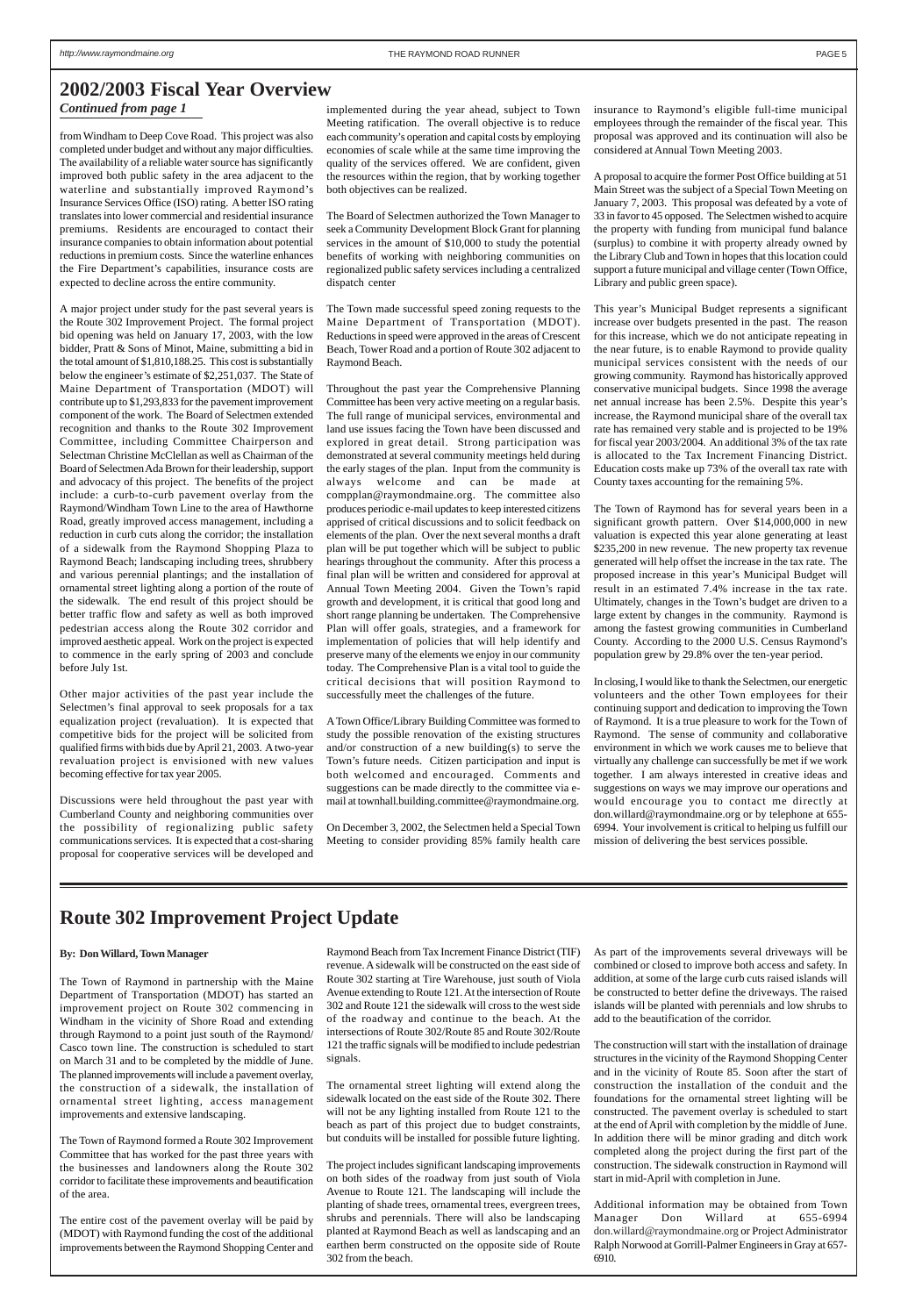Dear Citizens of Raymond,

From the 1998/1999 to the 2002/2003 fiscal years, the Property Tax Rate has increased from \$14.32 to \$16.80 per thousand valuation. This is an average increase of 4.9% per year for town, school and county expenditures over the five-year period. During the same time period there has also been a large increase in non-property tax revenues. These revenues include such collections as excise tax, license and application fees, state revenues and contract for service revenue.

The fiscal year 03/04 Municipal Expenditure Budget, not including school and county appropriations, is proposed at a total of \$3,508,513, which represents a gross increase of \$705,158 or 25.15% over the 2002/2003 budget of \$2,803,355. Non-property tax revenues are projected to increase by \$172,471 or 10%. The net increase of \$532,687 is the difference between the expenditure budget increase and the growth in revenues. This is the sum that is proposed to be raised in additional property taxes required to fund Raymond governmental operations. To help offset an increase in the mil rate, \$450,000 in undesignated fund balance (surplus) will be utilized. There will also be an estimated \$14,000,000 in new valuation growth generating a minimum of \$235,200 in new property tax revenue that can be applied to increases in expenditures in the town, school and county budgets. This new revenue will help reduce the overall impact of new spending and associated increase in the tax rate outlined above. The proposed municipal budget increase will require an estimated \$1.24 increase in the mil rate or 7.4%, not including the new property tax revenue expected.

• *Administration* – This department reflects a \$64,935 • increase. The increase is attributable to the addition of a new full-time counter/service employee at the Town Office, an increase in the Town Manager's salary, as well as continuing efforts to gradually bring Raymond's employee compensation to municipal area averages. Other increases include new equipment at the Town Office as a result of an ergonomic evaluation conducted by the Maine Municipal Association. This study yielded several worker health related recommendations for improvements in office equipment and furniture. An increase is also proposed in legal expenses, additional elections, purchase of new voting booths and postal rates.

This year's Municipal Budget is higher than those proposed in the past. For the last five years the Town has approved net budgets averaging 2.5% per year. This year's budget increase, while much larger, will address several long standing issues and needs and will also provide funding to meet the challenges facing Raymond in the future. In order to provide more detail on the changes they are briefly summarized by department as follows:

#### *2003-2004 Budget Overview*

- *Assessing*  Changes in the department are related to the proposal to move from a one day per week contract service supported by ten hours per week secretarial assistance to a single position of full-time Assessor's Agent. This change will require a period of transition while a present employee obtains the necessary training and credentials and the current contract service agreement ends. An increase of \$5,529 is proposed during the transition year.
- *Town Office*  The supplies budget line is increasing to reflect current actual use, which is a result of increased activity. Overall this account is decreasing by \$2,200.
- *Insurance*  The major change in this account is the additional expenditure of \$72,855 to reflect the cost of providing the option of 85% family health care

coverage to the Town's 20 full-time municipal employees (excluding Technology Director/Assistant Code Enforcement Officer which is shown separately below) consistent with health insurance coverage offered to Raymond's schoolteachers. This change was made after the Selectmen reviewed employee benefits survey data from the Cumberland and Androscoggin County municipal labor markets. Raymond had not previously offered family health care insurance to most of its municipal employees. Other changes in this account group include an increase of \$27,597 in retirement contribution match to reflect the Selectmen's decision to provide 50% of the cost of the family health care benefit program to employees eligible for this benefit but who are otherwise covered by insurance and therefore decide to opt out of the program. Social Security is also increasing by \$14,097 and Worker's Compensation Insurance by \$5,575. Total account increase is \$123,906.

- *General Assistance*  This appropriation continues on a downward trend, which is a reflection of both the small number of qualified residents and a scarcity of affordable rental housing preventing lower-income individuals from moving to Raymond. A decrease of \$1,000.
- *Technology Director/Assistant Code Enforcement Officer* – Technology Director is a new position with a salary of \$45,860. This position will be combined with part-time Assistant Code Enforcement Officer duties at \$16,640 for a full-time position with a salary of \$62,500. Employee benefits (health, retirement, life and FICA) for this position are estimated at \$17,012 for a total cost of \$79,512. The position will coordinate, direct and improve the Town's internal use of technology, maintain the existing computer network, as well as facilitate development of online services. The Assistant Code Enforcement component of the position will provide assistance to the CEO as needed as well as provide additional support for environmental compliance and review of residential and commercial development projects.
- *Technology Department*  The Technology Department supports the maintenance and upgrading of computer hardware and software which is necessary to operate the Town's internal network, software licensing fees, website, e-mail, *Raymond Road Runner*, *Annual Report*, and a portion of the Information Systems Administrator's salary. Cable broadcasting expenses are also included in this line item. This year there is a new request to provide five laptop computers to deliver information electronically to the Board of Selectmen. This account group is increasing by \$24,921.
- *Community Development Services* This account group is decreasing by \$8,600. Major changes include

a reduction of \$12,000 to reflect the end of funding necessary for the Comprehensive Plan update. An increase in the account group is the Milfoil Protection Program, which is now budgeted at \$9,000, a \$4,000 increase over last year's appropriation. This issue is very important as the threat of invasive aquatic plans puts the value of approximately one-half of Raymond's real estate tax base at risk.

• *Fire/Rescue Department* - Changes in this budget area include increases in hourly standby pay and daily per diem pay as well as the Fire Chief's stipend. Another change in the Fire Department Budget is the cost of operating the new Public Safety Building. Although this building is new and has energy efficient systems, it is much larger than the old District I Fire Station, which results in higher operation costs. Total increase proposed: \$75,358.

- *Dispatch* An Increases in this account of \$4,480 is related to small adjustments to bring employee pay in line with area averages. Short-term plans include moving the Dispatch Center from the Raymond Town Office to the new Public Safety Building. Longerrange talks are underway with the Town of Naples and/or Cumberland County for consolidated dispatch services. Regionalized dispatching will likely yield much lower dispatching costs in 2004.
- *Emergency Management*  A slight reduction of \$300 in local spending is proposed. New financial support is expected from Federal, State and County governments.
- *Animal Control* A reduction in expenses of \$4,146 is attributable to state law requiring certain animal control revenues to be dedicated for animal control expenditure purposes only.
- *Infrastructure*  Streetlights costs are up slightly to fund operating costs for new lights approved by the Selectmen including entrance lighting at the new Public Safety Building and five new streetlights on Cape Road. Hydrant rental is a new charge required of participant towns in the Portland Water District. It is based on the number of hydrants in the system. Currently that number is 23 at a total charge of \$409.75 per month or \$4,917 per year. Overall account increase \$5,929.
- *Public Works* The salary line reflects a total increase in wages of \$17,820 for the five Public Works employees to align these wages with labor market averages. Operational budget lines are also projected to increase including supplies, materials, road signs, road salt, etc. These increases are related to the expansion of the Public Works crew last year. Additional staffing means a much greater amount of work can be completed. The cost of maintenance and utilities for the old District I Fire Station has been assumed by the Public Works Department. The current utilization of this building is for the Public Works Director's Office, equipment storage, sign shop and general workshop space. Total increase proposed \$31,322.
- *Solid Waste* The most significant change in this account group is the cost of increased tonnage of bulky waste from Raymond to the Casco/Naples Bulky Waste Facility. The increase in bulky waste delivered reflects the growth and development activity in the Town. Total increase proposed is \$15,484.
- *Cemeteries* A \$313 decrease in proposed spending.
- *Parks*  An increase of \$2,710 to reflect the Town's assumption of full financial responsibility for Sheri Gagnon Park and mowing Agawam's field for use by Raymond Recreation.

• *Unclassified* – Reflects service provider requests to support social service programs and the Raymond Village Library. An increase of \$4,830.

#### • *Capital Improvements Program (CIP)* –

- o Digital Broadcast Studio equipment is proposed to increase from \$20,000 to \$40,000 to initiate live broadcast capabilities from the former Modular Classroom at Jordan-Small Middle School.
- o *Public Safety Building* The first year of principal and interest on the Public Safety Building is now due resulting in a total payment of \$139,542.
- o *Revaluation* This is the second of four equal installments of \$68,250 to facilitate a property revaluation or tax equalization project on all Raymond property.

## **Municipal Budget Analysis and Financial History**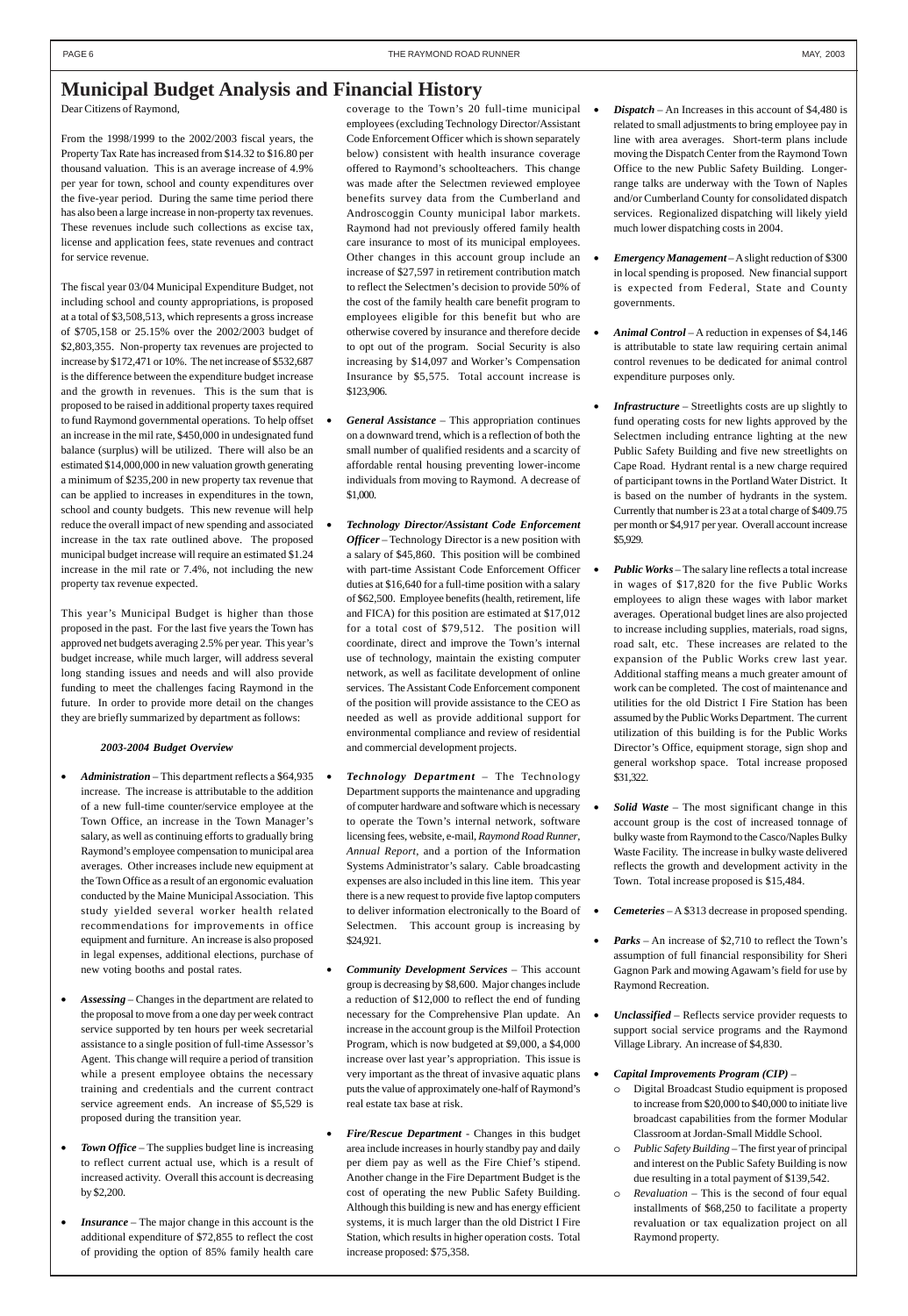

- o *Public Works Capital Reserve –* This account group shows a substantial increase in funding for municipal roadwork and reconstruction. This year's request of \$275,000 is up from last year's total of \$150,000. The large change will help address the backlog of necessary roadwork. Major work is planned for Cape Road, North Raymond Road and Spiller Hill Road. There is also an appropriation of \$83,333 for several pieces of new equipment.
- o *Fire Department Capital Reserve* Will remain at last year's funding level of \$180,367, which will fund the gradual replacement and improvement of apparatus.
- o *Town Office Reserve*  A new reserve fund for future Town Office renovation or construction was established in the amount of \$10,000.

#### **Total CIP increase \$282,175.**

- *Tax Increment Financing District Budget*  Total request \$227,559. The TIF Budget supports Geographic Information Systems (GIS) staffing, training, software and hardware and the purchase of a projector for computer video presentations at meetings. Debt retirement on the Portland Water District Waterline Extension Bond and Route 302 Improvement Project Bond is contained within this budget. An appropriation of \$10,000 is also included for support of the Lake Region Development Council. F.Y. 03-04 increase is \$6,804.
- *County Tax* An increase of 7.34% to \$405,202.
- *Non Property Tax Revenues* The Tower Lease revenue is projected to increase by \$8,377 or 42.5%; excise tax on new vehicles by \$50,000 or 8.33%; Municipal Revenue Sharing from the State is decreasing by \$6,846 or 2.36%; CEO fees are increasing by \$30,000 or 60%; Public Safety Income is decreasing by \$50,600 or 80.70% (due to the loss of the Town of Poland Dispatch Contract); Interest Income is down \$15,000 or 13.04%; the use of fund balance (surplus) is recommended at \$450,000, an increase of \$150,000 or 50%. Total revenue including other miscellaneous changes results in a projected increase of \$172,471 or 10%.

#### *Total Property Tax Dollar Impact*

The following pie chart represents a breakdown of the apportionment of tax dollars between the Town, School Department and County as proposed in the 2003/2004 Budgets.









**Taxes needed for Municipal Budget**

\$1,800,000

This graph depicts the amount of taxes that must be levied to support municipal (nonschool and county) services in Raymond.

The graph shown below depicts how each major category of spending is impacting the tax rate during the 2002/2003 FY. The amounts are as follows: The mil rate is 16.80 of which \$.89 is for county taxes, \$2.86 is for municipal services and \$13.05 is for education.



The following graph depicts mil rate history since 1998.

The graph below shows how the Town's Valuation has increased.

*Municipal Expenditure 2003/2004 Fiscal Year How each major category compares to the whole.*

Accounts of municipal (Town) spending can be grouped into major categories and then compared to one another to provide a perspective on where the tax dollars go. The following is a good representation of how major municipal services compare.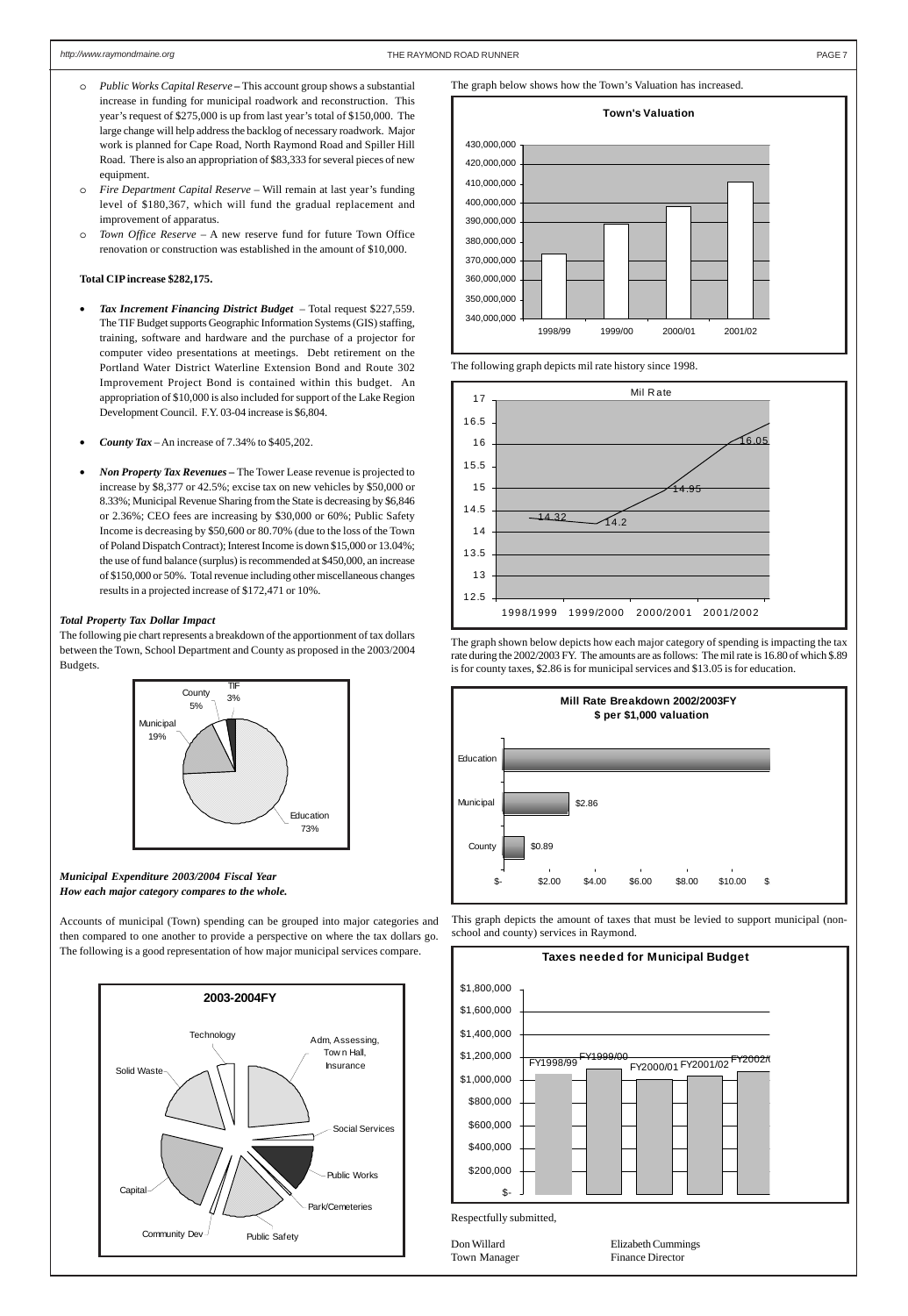tremendous amount of work has been undertaken this year by the staff in the Raymond School District, but the task is only just begun. The majority still lies ahead.

As a school committee, our planning for the '03-'04 target date began this past September. We identified short-term and long-terms goals and then set out to ensure that all our work aligned with our mission/vision and goals. The Superintendent applied for and received a grant which allowed us to begin some work that had not been previously funded for this year. Therefore, as we entered the formal budget process, we began with a budget that addressed the top 15 priorities. Analyzing, weighing, cutting, re-prioritizing and rebuilding led through multiple reviews, iterations and finally culminated in a budget that reflects our top 10 priorities. We feel that it is critical to address these priorities district-wide next year. We have made the decision to not pursue funding for the other identified priorities.

- Salary (contracted commitments)  $\&$  benefit increases (we continue to be impacted by rising health insurance costs)
- Facilities operations expenses (increases in utilities, fuel, repairs, etc.)

In weighing and discussing all of the program needs, it became evident to the School Committee that a full-time Superintendent is required. We have created an updated job description which delineates our expectations for this role. The superintendent is the CEO and Administrative Manager for a  $$7M + Organization$ . The key responsibilities of the superintendent in this community include: Leading Curriculum & Instructional Development; Director of Personnel; serving as Business/ Finance Leader; Director of Testing/Student Evaluation; Community Relations/Communication and Liaison to the serving high schools for Raymond's high school students. Balancing all of this key work cannot be achieved on a part-time basis.

Over the years, the community has invested in the development of the education program we have today. Our average class size in grades 1- 4 is 18 students; while the average class size in grades 5-8 is 19 students. This year, we will have our students complete their 8th grade education in Raymond. We must continue our commitment to a robust curriculum program while also providing a variety of co-curricular activities to supplement classroom learning. Our budget increases reflect:

• Instructional Program needs (increased position time; shifting of grant funded work to our regular budget and staff development. See article by the Superintendent for more details in this area)

There is so much that draws residents to Raymond. The location and natural environment, the level of community involvement, and certainly the strength of the Education System in this community. Recognized as being a community school of excellence in the past, we are working to preserve that status for our children's future. We invite you to become familiar with the School Department Budget and with the increases that we are bringing forward to the community at Town Meeting. (The Raymond Web Site contains a significant amount of information for you to review.) We want the residents of the town to understand the investments being made for our children. Feel free to contact a member of the school committee with any questions you might have.

#### *Continued from page 1*

## **Investing In Our Future**

## **Candidates For Elected Office Speak Out**

All of the candidates for any of the Raymond elected public official positions were given the opportunity to voice their views and give you a brief biography. Here are the submissions from those who chose to participate.

#### **Frank Dexter, School Committee Candidate**

My wife and I moved to Raymond in 1999 although we have been coming to the area for some years because of family nearby. Our decision was to retire here because we love the Lakes Region. We have four grown children and two grandchildren. The youngest is a teacher in Northfield, MA; another is a minister in New Haven, CT; the third is a research scientist in Syracuse, NY (but commutes in this electronic age to his job at the University of Iowa); and the oldest is an environmental geologist who travels broadly but calls Olympia, WA his home. Our grandchildren are on the west coast, so we travel there as often as is practical.

I was a teacher and principal for most of my career in both public and non-public schools. I started teaching at the secondary level and over the years migrated toward the elementary level. The preponderance of my experience was at the middle and elementary levels where I worked in curriculum development and supervision. For the last ten years or so before retiring, I was a publisher of materials for teachers. I, and three partners, started an educational management consulting firm, Educational Directions, Inc. As part of those efforts, we published a newsletter for educators meant to network ideas that might be of interest. The newsletter had such success that the company bought another established business and proceeded to link services to these publications and others that it created. I was the editor of these efforts and served as the facilitator to the network of schools that we developed. However, as the company moved increasingly toward personnel and leadership recruiting, I found that I was being pulled away from my passion which was curriculum work. I finally ended up leaving the company with one of the newsletters we had started. I continued to publish Educators Newsletter until I retired.

During the years in business, I also became involved in the town government where I lived. I was appointed to the the Comprehensive Plan Committee. I was elected to the School Committee at a turbulent time. I was chosen to chair a year long Superintendent Search Committee. Thereafter, I was elected Chair of the School Committee in a district that had nearly 4,500 students and a budget in the range of \$35,000,000.Two years after I moved here to Raymond, I read in the *Road Runner* that the School Committee was looking for members for its Superintendent Screening Committee. I volunteered for that committee because the ex-Civics teacher in me really does believe that we owe more than our taxes to the community. I felt that I could lend a hand. It is the same motivation that has prompted me to accept the two month interim position on the School Committee and that is prompting me to run for election. I believe that experience does count and that I do have something to contribute. I can promise you that, if elected, I will do the best job I can.

#### **Jeri Keane, School Committee Candidate**

 I have lived in Raymond since 1996, with my husband Bill Dreyer, a dentist, and my daughter Molly, who is a 4<sup>th</sup> grader at RES. I am a licensed psychologist with a half-time practice in Windham. I am a Girl Scout Leader, a member of the Raymond Village Library Club and the P.T.A., and try to volunteer at RES each week.

It has been my pleasure to have served on the School Committee since November of 1999. During the past 3 ½ years I have come to greatly appreciate the time, effort, talent and creativity that is the Raymond School Department

We are required to meet the mandates of Chapters 125 and 127 of Maine law, and the No Child Left Behind Act of the

#### **Lisa Friedlander, School Committee Candidate, Democrat**

Lisa has lived in Raymond for 9 ½ years with her husband, Tom Cloutier, and their two daughters, Molly and Gaia. The girls are both students at Raymond Elementary School. Lisa, an attorney, spent the past five years as a Case Management Officer for the Maine District Court Family Division. She is now taking some time off from law and concentrating on her family and volunteer projects within the community. Lisa was the creator of the Summer Reading Program at the Raymond Village Library, and she continues to coordinate the program. Lisa served on the Raymond Extended Day Program's Board of Directors and was a member of Communities for Children before going to work for the State of Maine. Recently, Lisa has been substituting at both JSMS and RES, giving her a first hand view of the Raymond school system. She will bring her strong commitment to education, as well as to fiscal responsibility, to the School Committee. Lisa will work to ensure that Raymond's students continue to be prepared

for the life challenges required to succeed in this new century.

#### **Betty McDermott, Selectmen Candidate**

My name is Betty McDermott and I am completing my

second term as a selectman and am presently running for a third. I have lived in Raymond for over 40 years and have watched our town change and grow for the better.

Over the past three years Raymond has improved its infrastructure and added value to the town. Public water has added value to Rte. #302 and the village area and reduced fire insurance rates for all of us. The Public Safety building is now open and serving the public. The town should be proud of the fact that it has built this facility not only to meet its present needs but also for the future needs of the town. Few towns have had the foresight to plan for their- future. Raymond has.

Construction has begun on the Rte. #302 improvement project. Upon completion this project will make a very positive statement about our town to surrounding communities as well as to anyone that drives through our town. I am proud to have been a part of these efforts and pledge to continue to be a part of other needed

improvements that our town needs to consider in the future. We are presently studying the need of a new town hall as well as working with the Library Club to study the needs of an expanded library. I look forward to taking part in that process.

Raymond is a community that cares about its schools and municipal services. Most people want excellent schools that are respected for the quality of education that they offer to all of their children and they want municipal services that best serve the needs of the citizens. People that choose Raymond as a place to live, for the most part, pay a premium to do so. The price of housing in Raymond is higher than in many of our surrounding towns because of the reputation that Raymond has for the "Quality of Life" that it offers its citizens as well as its summer people. The value of one's property in Raymond grows at a higher rate than comparable properties in neighboring communities. When it comes time for people to sell and move on they find that their property values are much higher than if they were selling a comparable house in most of the communities that surround us. It is common place for a home in Raymond to sell for \$20,000 to \$40,000 more than a like house in communities surrounding us; result of living in a desirable community.

We could cut corners when it comes to the municipal budget, not provide the services that most of our citizens want and expect from the town and support a run of the mill school system. Doing so will begin to erode the reputation that Raymond has built for providing good schools and services to its citizens. In turn the higher values that we now enjoy on our property will begin to fall. It might save us a hundred dollars on the tax bill, but we would pay for it in decreasing property values. I believe that the citizens of Raymond are not pennywise and poundfoolish. As your selectman I will continue to make sure the money we spend brings added value to the town and serves the best interest of all of its citizens.

It has been a pleasure for my family and I to be part of the Raymond community, and I hope that the voters will let me continue serving them for the next three years.

Federal Government. As a School Committee member, I will maintain the balance between fiscal responsibility to the residents of Raymond, while assuring our children the excellent education they deserve and meeting these mandates. We must also continue to address the needs of on-going and delayed maintenance of our school buildings and grounds for future generations of students.

I look forward to the opportunity and privilege of serving the residents of Raymond for 2 more years.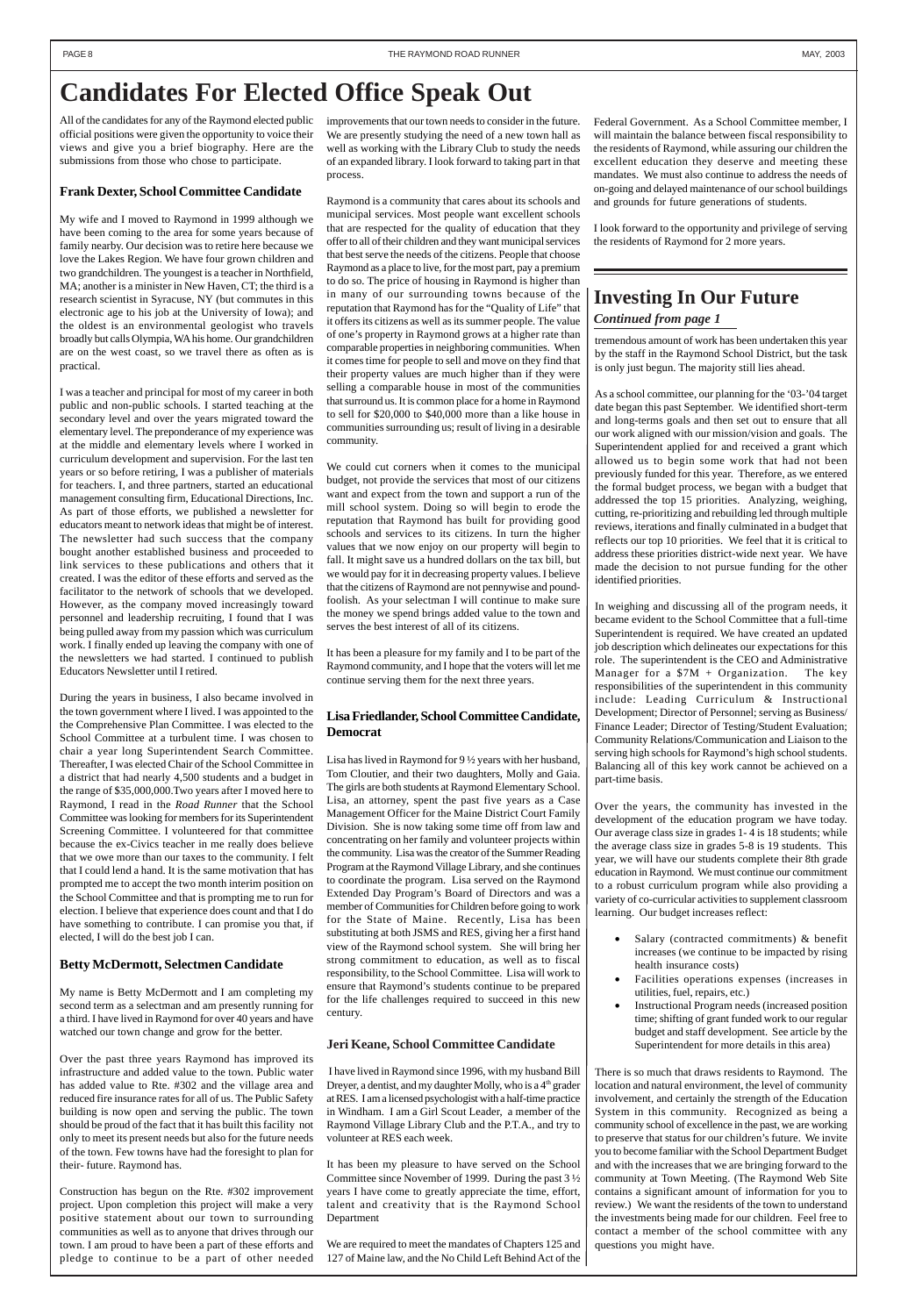

certified in five content areas by '03-'04. Our present seventh graders will be the first class to have their 2007 High School diplomas based on the following five content areas: English, mathematics, science, social studies, and health/PE.

The School Budget can be broken down into four major categories:

The School Budget for '03-'04 is \$7,916,976. This represents a 7.4% increase over last year, impacting the town share by 16.3%. Raymond is one of the towns in the state impacted by a reduction in state subsidy. That reduction at the present is approximately \$59,000.

This budget will move our K-8 system ahead with state statutes and "No Child Left Behind" federal mandates. It will enable us to design and align our K-8 curriculum in the five content areas of English Language Arts, mathematics, science, social studies, and health/PE. A Local Assessment System will be developed and ready for implementation by June 2004. The items in the budget that build the capacity to complete this work are as follows:

the creation of a

reading and writing reporting system, the review of current instructional practices used at the two schools and the creation of consistent practices and environments to ensure a seamless experience K-8 and to provide common staff development experiences that support consistent instructional practices.

Other needs in the school budget are addressed by increases in time to existing positions. The Accounts Payable position is being increased by .4 resulting in an increase of \$9,699. This increase is a recommendation in the '02-'03 auditors' report to support a change in the accounting system that the school system is using. The nurse position is increased by .8 resulting in an increase of \$19,948. This position will help us to address the needs of our growing medically fragile student population. A nurse aide position has been eliminated to support this need. The Director in Maintenance position is being increased by .5 resulting in an increase of \$16,893. This position will be shared with the Town of Raymond to support our One Raymond concept. A .5 Receptionist position is being added at Jordan-Small Middle School to meet the increased demands on that office with the addition of seventh and eighth grade students, staff and parents.

The increase for this position is \$9,122. An elementary position at Raymond Elementary School is being eliminated due to decreased enrollment.

The themes of literacy, mathematics, a commitment to continuous improvement and our best thinking about meeting timelines for state statutes and "No Child Left Behind" federal mandates are the cornerstones of this

budget. We invite you to visit the website for more detailed information regarding Raymond School Department's budget. We will continue to do our best to provide all available information and answer your questions. We encourage everyone to attend our Town Meeting on Saturday, May 17, 2003, at 10:00am at Jordan-Small Middle School.

## **Balancing Budget And Priorities In Literacy And Mathematics**

| <b>Item</b>                      | <b>Increase</b> | <b>Capacity Building</b>                                                  |
|----------------------------------|-----------------|---------------------------------------------------------------------------|
| Full time Superintendent         | \$40,250        | Job description on website                                                |
| 15 Learning Results Facilitators | \$ 21,400       | Alignment of curriculum and<br>assessments in five content areas          |
| Training $\&$                    |                 |                                                                           |
| Professional Development         | \$26,100        | Literacy $&$ math priorities                                              |
| Course Reimbursement             | 8,123<br>S.     | Advanced literacy coursework<br>in district                               |
| Printing Curriculum              | \$3,500         | To all K-8 staff                                                          |
| Assessments                      | \$30,295        | Student achievement data                                                  |
| Data Strategist & Trainer        | \$38,348        | Training all K-8 staff in collecting<br>and recording data electronically |
| Total:                           | 168.016         |                                                                           |



The above package will begin to move our school system ahead with state statutes and "No Child Left Behind" federal mandates. It will also address all of the recommendations from a K-8 literacy review (see report on web) conducted this fall by an outside consultant which include the creation of a method of systematic literacy data collection for grades K-12, the creation and implementation of reading and writing assessments K-8,

*Continued from page 1*

## **Hike Pismire Mountain With The Conservation Commission**

## **Raymond Recreation Offers DaVinci Experience: Science & Arts Summer Programs**

A series of exciting summer day camps will be held this summer at Jordan-Small Middle School. The DaVinci Experience: Science and Arts Camps will be held Monday through Friday from 9:00am until 3:00pm for children ages 5-12 years old. The enrollment is limited. Children of similar ages will be in groups of 16 campers. The staff to camper ratio is 1:8. Each week is a new theme with hands-on science experiments, art projects, games and stories related to the theme. There will be a variety of activities and both indoor and outdoor play each day. This is Judy Crosby's fifth year as the director of The DaVinci Experience: Science & Arts Programs which are offered in several areas throughout Cumberland County. She is an experienced, certified teacher and has had many years of experience directing summer camps. Tuition is \$160 per week.

#### **Themes and Dates**

| Castles and Knights           | July 14-18th     |
|-------------------------------|------------------|
| Amazing Africa                | July 21-25th     |
| Lightning, Lava, & Landslides | July 28-Aug. 1st |
| Critters & Creatures          | Aug. 4-8th       |

#### **Teachers needed**

The DaVinci Experience Camps are hiring teachers with experience in education, science and/or art to work with children at the campsites in Raymond, Falmouth, Yarmouth and Freeport. Teen-age assistants are also needed. All positions are available on a weekly or whole summer basis. The hours are 8:45am –3:15pm or until the last child is picked up. It's also a great opportunity for students to do community service and get valuable work experience.

Brochures or more information may be obtained in any of the following ways: Web: DaVinciExperience.com Email: davinci@maine.rr.com Call: Judy Crosby at 878-7760

If you have questions, you can also contact Ellen van Haasteren at 655-4282 or evanhaas@maine.rr.com.

The Conservation Commission invites you to join us on May 4<sup>th</sup> for a tour of the flora, fauna, geology and history of Pismire Mountain. This 800 foot rocky, south-facing hill stands on the east shore of Crescent Lake and provides stunning views of Rattlesnake Mountain, Crescent Lake and seemingly uninterrupted forest beyond.

Much of this mountain belongs to Hancock Land Company. Hancock and the Forest Society of Maine have teamed up to secure a conservation easement on this parcel, ensuring that recreational and ecological values are preserved and that no further development will occur on this scenic piece.

Our Conservation Commission member, Mike Cline, whose real jobs are "Environmental Educator," "Naturalist" and "Forester," will guide us to and teach us about the rare and special species and features found on this slope.

We will meet on Conesca Road at 1:00pm., near the trailhead (look for cars parked along the east side of the road). Call Elizabeth Algeo (655-6965) with any questions.

Informational Meeting School and Town Budget **Overview** Raymond Elementary School Thursday, May 8,2003 7:00pm-9:00pm Sponsored by the Raymond PTA

## **Representative Joe Bruno Has Moved**

Representative Joe Bruno has moved and wants to make his constituents aware of his new contact information. He can now be reached by phone at 627-4979 or by mail at 4 Christina Court, Raymond, Maine, 04071. Representative Bruno's office number and e-mail address remain unchanged at (207) 287-1440 and jbruno1@maine.rr.com .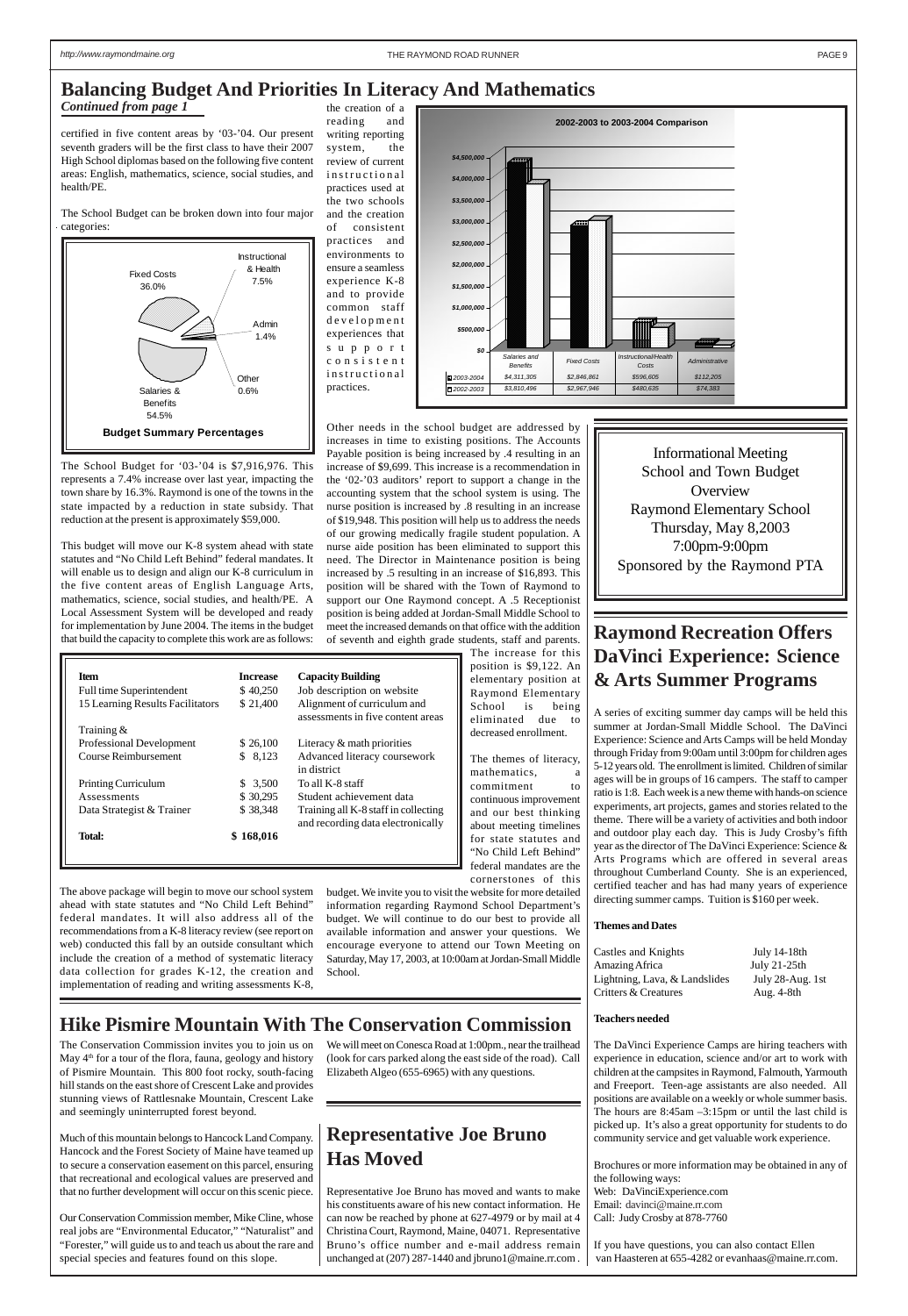#### **By Brad McCurtain, Co-Chair,** *Raymond Tomorrow!* **Raymond's Comprehensive Plan Committee**

You might have received the same e-mail that I did recently. It was a message of concern regarding the proposed tax increase, which will be voted upon at this year's Town Meeting. The e-mail was nothing short of alarming. While it's easy to dismiss notes like that as being from the uninformed or from someone kooky, in this case the message came to me from a well-respected friend, and I saw that other respected friends were in the loop, also.

After digesting what the message said, it was tempting for me to react without first thinking and to point the finger at our Town Manager, Town Selectmen, Budget Committee, and School Committee. I confess. The e-mail was making me wonder just what kind of dope they had all been smoking when they put that budget together. And yet many of these very people who were being accused are also people who I know and respect. I also know that they pay taxes in Raymond, just like I do.

The reality, though, is that this year's huge proposed tax increase is the result of many factors, many of which are growth-related—both past and future. According to US Census figures, Raymond has been one of the fastest growing communities in one of the fastest growing counties in Maine. Our Code Enforcement Officer tells us that since that 2000 census, Raymond's development has not just continued at levels of the past. It has increased significantly these past three years!

In fairness to our Town officials, we're the ones who did little or nothing while this unchecked growth overtook our community. We didn't urge them to take the bold actions along the way that perhaps should have been taken. Or maybe we all thought that we were acting boldly, and the regulations just didn't work. What matters now though is that we have to accept the consequences of that past development.

#### **What we do and who we are…**

To address the future, the State requires that communities prepare a comprehensive plan for the future. That plan is approved by the State and then must be approved by the community's citizens.

That Plan must be updated every ten years or so. Every Lakes Region community presently happens to be at one stage or another of either beginning or concluding its Plan update process, as you read this. Frye Island completed its Plan last year and is now beginning to implement it. But all of us in the Lakes Region are trying to work together to effect regional solutions to our many regional issues.

Here in Raymond, there are about a dozen of us on the Comprehensive Plan Committee. Trust me on this. Among us, there are often at least a dozen different opinions on any given subject. We live in all sections of Raymond. Some of us work. Some are retired. We're fairly equally dispersed by sex and by age. Early on, we decided to call our mission, *Raymond Tomorrow!* Many of our committee members serve on other committees for Raymond, including two who are Selectmen. Our Town Manager, Fire Chief, and a representative from the Planning Board are frequent guests and valuable contributors. Occasionally, members of the public even show up. We wish it were more often.

All of us on the Comprehensive Planning Committee live here, love our community, and plan to stay here forever in Raymond, just like you. And, very importantly, we are volunteers. We meet on our own personal time. And the most that any of us has ever received for our work is a free trip to the water cooler in the hallway at the Town Office. Many of our meetings don't even offer that. We've probably been forced (for lack of available meeting rooms) to hold more meetings in a portable classroom than anywhere else.

#### **Rapid Development brings a new school…a new Public Safety Building…more to come?**

As a result of past growth we had to build a new elementary school and a new fire station. We've had to hire more workers at the Town Office to process increased motor vehicle, snowmobile, and boat registrations, fishing licenses, beach permits, transfer station permits, and to answer your phone calls when you want to know what hours the Town Office is open and what days to set out your trash. You wanted your kids to have the best education that our community could afford. Smaller classes and newer classrooms cost money and also require more administrative personnel to take care of the teachers and the new, larger facilities. And, the growing population means more fire and rescue calls. It also means more trash to collect and dispose of. And let us remember that trash pickup and bulky waste disposal are both still free in Raymond, even though more and more towns in Greater Portland now charge their residents.

#### **Deferred Maintenance…**

Because we wanted to keep our taxes low, reducing the road maintenance budget and putting off other non-urgent funding accounts helped us to balance the budgets in prior years. The result of that is that many of our roads are now badly in need of repair. Transportation experts from MDOT recommend a 10-15 year schedule. Raymond's roads are on schedule to be repaved once every 40 years. The Town's road maintenance equipment has a median age of 12 years. Our road grader and street sweeper are far older than that.

Even more importantly, the median age of our fire and rescue vehicles is 16 years at the new fire station. At the Webbs Mills Station, the median vehicle age is 14 years. Even though our population has grown significantly over the past twenty years, one thing that hasn't grown is the number of volunteers willing to help out on fire and rescue. So as the number of homes that your town needs to protect increases year after year, as they get built in more and more difficult areas to safely access, our fleet ages and our volunteers dwindle. So we hired a fire chief. And it is becoming apparent that the Cumberland County Sheriff's Department, on whom we have relied for years, may no longer be sufficient to meet our security needs particularly in the summer months when traffic can make it a nightmare for a deputy who has to travel from another community to respond to an urgent call for a Raymond resident in need.

So we can expect more big line items in the public safety budget just to catch up to the growth of the past…let alone what lies ahead.

Your Comprehensive Planning Committee has been meeting for nearly two years now looking at just these kinds of issues. How do we address today's needs and also plan for the future? How do we control growth so that Raymond doesn't become a community in which only the wealthy can afford to live?

#### **Listening to you**

You would have every right to be disappointed in us if we didn't present some bold strategies to you for managing Raymond's growth. But these can't just be our thoughts. We need to know what you value, what you want, and what you won't accept.

Over these past couple years, we've listened to you as you've told us what you value about our community. We've also looked at the threats that might challenge those values that you hold dear. In addition to pent-up deferred maintenance, we're really not far from losing many of the qualities that make this community such a special place in which to live: the still-pure lakes and streams, vast open space and wildlife, the ability of our town workers to know us by name rather than by our address, and much more.

To plot our direction, your Comprehensive Plan volunteers have listened carefully to what you have to say about Raymond and Raymond's future. Comprehensive Plan Committee members set up a table at last year's Town Meeting to help distribute information and to answer your questions. A survey was distributed to all of the 100-plus residents who attended last year's Town Meeting. Approximately 40 of you took time to complete our brief questionnaire, in order that we could hear your thoughts.

After the Town Meeting, we conducted what may be the first-ever mailing to virtually every Raymond stakeholder. We conducted that by working with the Assessor's Office to assemble a list of all Raymond property owners, wherever they may live and/or receive their mail. We also worked with the Raymond Post Office to be able to reach every Raymond address, whether that be a post office box or rural delivery—citizen or business. That helped us to reach our residents who may not own property in Raymond. We believe that we reached nearly every Raymond resident and taxpayer with that mailing.

The purpose of that mailing was to announce a series of neighborhood meetings that were held at strategic points throughout the community last year. And at those meetings, we listened to what our residents had to say and to their vision of Raymond's future. We even got the schoolchildren involved in making posters for us as you can see on our web page.

Those mailings reached more than 4,000 people. More than 100 citizens made time to attend those neighborhood meetings and tell us what was on their minds.

For those and all who were unable to attend any of the meetings, we invited you to send your comments to us via compplan@raymondmaine.org, to visit the Comp Plan's section of Raymond's website, and to subscribe to our periodic e-mail updates. More than 200 stakeholders signed up for these free e-mail updates. Many more have sent us their comments via e-mail. Later this month, we'll be back again at this year's Town meeting with another survey. And this summer we're hoping to have one or more townwide meetings to get your thoughts on our work-to-date, which is pretty far along.

#### **What you've told us you want…**

What you have told us loud and clear is:

- 1. You love your community
- 2. You are concerned about the development and growth and its resultant problems.
- You want us to do something to slow down and manage the growth.
- 4. Among other things, you want us to protect the quality of life, open space, scenic vistas, Raymond's waterways and address transportation and safety issues.

#### **Bold actions required**

What all of your comments really mean is that you want us to be leaders and to effect bold policies that will help manage growth and protect what we have. Effective leadership means making tough decisions, some of which may negatively impact what you may wish to do with developable land. But if the policies and tools can help to manage growth and if they are applied equitably, isn't that what we all want?

Frankly, few communities have been very successful at managing growth. That's because to effectively manage growth, those who own developable land often feel threatened when they can no longer develop it as they wish without first addressing the resultant consequences to the remainder of the community.

#### **Tough choices and tools of hope…**

Here are the choices and tools that we have identified.

- 1. **Do nothing.** Keeping things pretty much as they are will appease those who own developable tracks of land in the community. It will allow these stakeholders—many of whom are not even Raymond residents— to continue Raymond's rapid growth. Since most of this growth is single hosing lots, for the most part they escape Town review and subdivision regulation. If you favor this option, expect significantly higher taxes in the years ahead and a diminished quality of life as we know it in Raymond.
- 2. **Building Cap.** A building cap would limit the number of building permits in our community to a pre-determined number each year. This won't change the ultimate pattern of growth, but it will postpone it. There are several approaches to build-

## *Raymond Tomorrow! …***Today More Than Ever!**

*Continued on top of next page*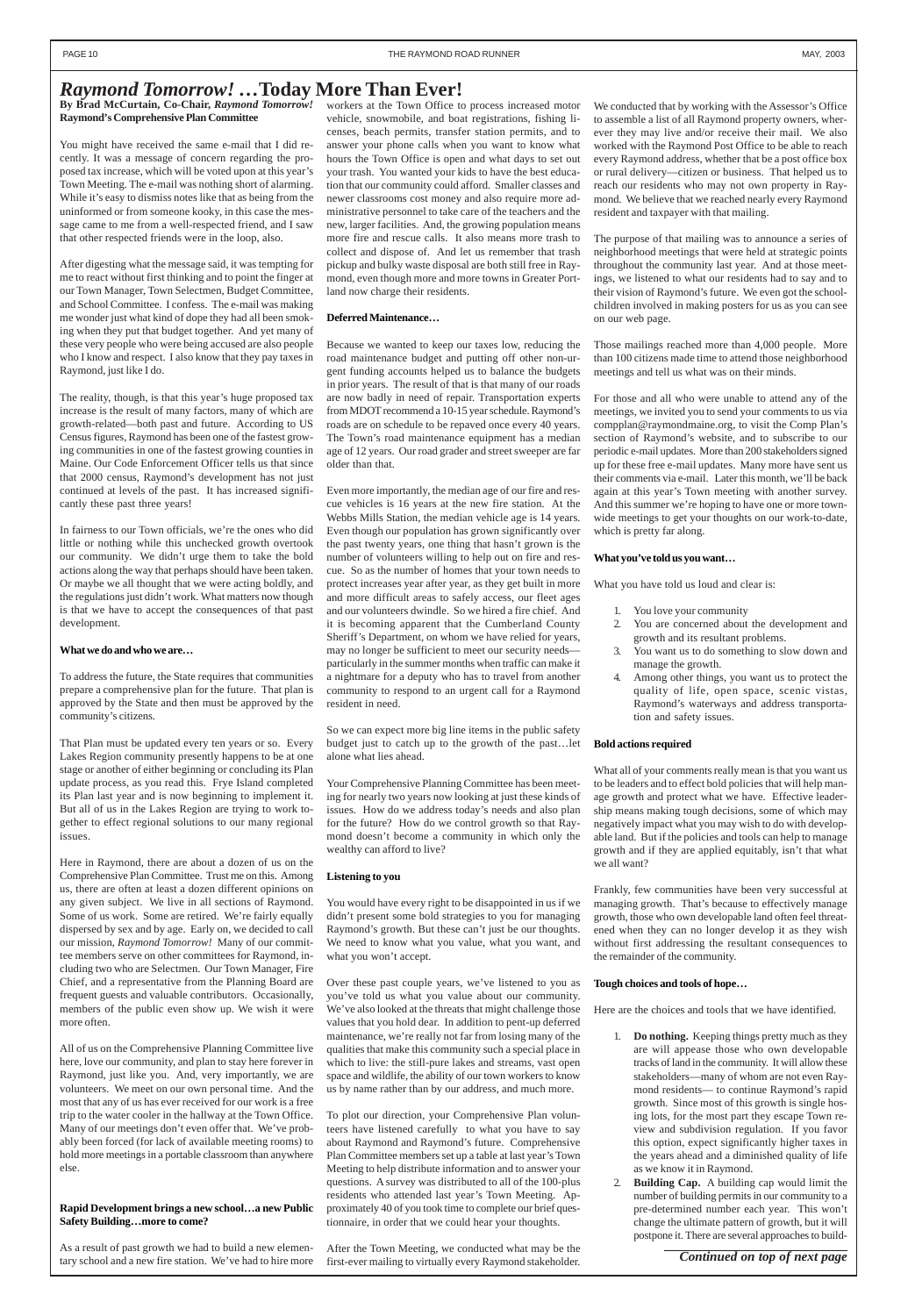ing caps. We could apply them only to the nondesignated growth areas, which would mostly impact those with developable land in the nondesignated growth areas of the community, i.e. those areas where growth is deemed to be detrimental to the community. A building cap in the non-designated growth areas could slow down both growth and sprawl. Building caps alone will probably not be effective.

- 3. **Lot size changes.** By increasing the minimum lot size in non-designated growth areas, growth could be permanently limited. The 1991 Plan set out to do that but clearly was not effective in slowing the growth in our community. What it did do was to spread the growth out over the community rather than concentrate it.
- 4. **Zone changes.** Expand our designated growth areas and implement incentives for building within them and make it less appealing to build outside of them.
- 5. **Other tools:** Other tools could include requiring municipal review of all development. Presently, subdivisions require review, but approximately 80% of Raymond's growth has been single home new construction on previous open space. The Town does not currently review that kind of growth. The Town could limit back lot development, require that neighbors share curb cuts onto major access roads, require that all roads be built to Town standards, not accept any private roads unless they are in designated growth areas, and introduce impact fees for new building that takes place outside of designated growth areas. We could also provide incentives to those who build in the growth areas. We could establish a fund to purchase development rights from property owners who wish to recognize some of the value from their property, while allowing the original owners to continue to live in their homes and work the land.

#### **We still want to hear from you…**

You are encouraged to weigh in with your thoughts on these. We will be focusing on Land Use throughout the month of May. Attend one or more of our meetings. The meeting schedule appears on the Town website's committee calendar, or you can call the Town Hall. Just remember that our meeting places move around due to the lack of available meeting space. So best to check in on the day of the meeting. Or you can e-mail me at brad@mainesec.com, and I will let you know.

#### **Mark your calendar…**

And very importantly, if you are available on the evening of Tuesday, May 6, why not join citizens from all Lakes Region communities as we discuss Smart Strategies and Tools for Managing Growth in the Lakes Region? The workshop takes place from 7-9:00pm at the Songo Locks School in Naples.

Whatever positions you take on these issues, please just make sure that you take a position. As they say, don't just stand there, do something. Because the Raymond of today and the *Raymond Tomorrow!* may look vastly different if we don't begin to manage this development, rather than allowing the development to manage us. This isn't just about us. It's about our children and our children's future and the stewardship that we practice for future generations. That's what it's really about.

## *Continued from page 10* **Raising The Bar**

#### **By Marilee Dunklee, Gifted-Talented Consulting Teacher**

Like to think creatively? Try this problem: design, build, and run three small vehicles to transport needed items from an orbit area to an earth scene. One vehicle must carry its energy source, while the other two run from different energy sources. The items transported must bring about changes in the earth scene, and, as all this transporting and changing are going on, you must present a humorous performance about the scene and its changes.

Perhaps you would prefer designing and building a small structure of balsa wood and glue (according to strict specifications) that balances and supports a tremendous amount of weight. Then there is the option of creating and presenting a performance that includes at least five illusions, one of which becomes real.

If you enjoy such creative problem solving, then you would be a perfect candidate for Odyssey of the Mind – as were more than 30 students from Raymond Elementary School and Jordan-Small Middle School. That's right! Beginning last fall, three teams of students from Jordan-Small and two from Raymond Elementary devoted endless hours of work developing solutions to their O-M problems, work that culminated March 29<sup>th</sup> in the state Odyssey of the Mind competition at Bates College. At the state tournament, each team presented its solution in dramatic format. The competition also included a spontaneous problemsolving component in which five team members pitted their quick wits against teams from all over Maine.

As overall coordinator for Raymond, I was able to race around Bates and watch first one Raymond team and then another. At each performance I was blown away by the incredible creativity, poise, and confidence exhibited by OUR kids!

Odyssey of the Mind is an international program that fosters creative thinking and problem-solving skills among students from elementary through college age. As the O-M website explains, "through solving problems, students learn lifelong skills such as working with others as a team, evaluating ideas, making decisions, and creating solutions while also developing self-confidence from their experiences."

Amanda Hammett, eighth grade student and member of a team going to international competition, reflected on her experiences. She said, "Odyssey of the Mind is a wonderful experience because it involves creativity and various intelligences including art, logical/mathematical, and dramatic."

When asked what was the most fun about O-M, she quickly replied, "Basically the whole thing was fun – developing ideas and watching them appear." For Amanda, the hardest thing was "when the vehicles didn't work, and we were running out of time."

Coaches work hard also, providing transportation and meeting places (and, of course, food!) as well as facilitating the process and procuring needed materials. Many coaches say that perhaps their greatest challenge is the "hands off" rule because EVERYTHING – every decision, every design, every bit of the building, every word of the script – must be accomplished by the students. Perhaps that is also the greatest value of O-M: it is 100% kid-completed!

All of the Raymond students performed magnificently amid stiff competition, and three of our teams placed in the top three. Two captured  $2<sup>nd</sup>$ , a place that earned them the right to compete in the World Odyssey of the Mind Tournament at the University of Iowa the last of May. One of these teams is working hard to raise funds to attend. If you would like to contribute to this once-in-a-lifetime opportunity for a group of deserving students, contact Deb DeDeo at Jordan-Small (655-4743).

Pulling together high level thinking, creativity and social skills, teamwork and self-esteem, Odyssey of the Mind takes "raising the bar" right off the charts. Congratulations to every student and coach for your hard work and indubitable success! I can hardly wait to see what Raymond students come up with next year!

### **Foster Parent(s) Wanted**

Work at Home – Make a Difference SMART Child and Family Services

Full-time foster parents needed.

Benefits include: daily stipend, respite, training, case management, foster parent support groups, and 24/7 emergency services.

Must be at least 21 years of age and have at least one year of foster parenting experience or six months experience working with moderate to severe behavior/emotional disorders in children.

For more information, call Robin Morrison, SMART Program Director, at 893-0386 or browse to www.smartagency.org.

## **Attention Landowners**

The Raymond Rattler Snowmobile Club would like to thank the landowners for allowing us to use their land for parts of our trail system. We appreciate your help in making this a great winter season.

## **Letter To The Editor**

It appears likely that this year's Annual Town Meeting will include a lively exchange of opinions. Let's remind ourselves that this is a great thing - it's a stellar example of how a democracy works!

As a professional facilitator, I urge everyone to follow two simple ground rules during the meeting:

- **Refrain from personal attacks against one another.** If you make personal attacks while presenting your viewpoint, your key message will get lost, and you will likely incur the wrath of the "revenge syndrome" (a subsequent personal attack against you!).
- **Remember that, ultimately, we all share a common goal**: to continue Raymond's wonderful 200-year tradition of outstanding schools and town services, delivered in a way that is most cost effective.

If we do not, we risk damaging neighbor relations that will last long after the Annual Meeting has passed.

Brian Walker Plains Road

Hats off to these students from Raymond Elementary School and Jordan-Small Middle School who recently competed in the State Odyssey of the Mind Touurnament at Bates College. Read more about Odyssey of the Mind in "Raising the Bar."

| <b>Raymond Elementary</b> | <b>Jordan-Small</b>  |
|---------------------------|----------------------|
| Gaia Cloutier             | Alison Remalia       |
| Weston Masi               | Dan Chute            |
| <b>Tyler Winde</b>        | Megan Harding        |
| Molly Keane-Dreyer        | <b>Harmony Brown</b> |
| Kyle Hargreaves           | Lyzz Stevenson       |
| <b>Madison Rankin</b>     | Courtney Bruno       |
| Aaron Guisely             | Katie Lentine        |
| Molly Cloutier            | Zachary VanBaars     |
| Cassi Gordan              | <b>Bridget Byrne</b> |
| Alex O'Neill              | Amanda Hammett       |
| <b>Ian Dixon</b>          | Jake Whitcher        |
| Rob Cave                  | Andrew O'Neill       |
| Natalie Sukhi             | Keegan Brown         |
|                           | Alison Gagnon        |
| <b>Coaches</b>            | Hannah Whitcher      |
| <b>Phil Hammett</b>       | Alyse Bartholomew    |
| Deb DeDeO                 | Tasha Carson         |
| Barbara Loux              | Ali Gordan           |
| Linda O'Neill             | Hillary Orr          |
| David VanBaars            |                      |
| Fred Masi                 |                      |
| David Guisely             |                      |
| Melinda Zimmer-Rankin     |                      |

## **Kora Shriners Sponsor Screening Clinic**

A no-cost screening clinic will be held to identify children in your area who can benefit from the expert orthopedic and burn care provided by Shrine Hospitals. All care provided at Shriners Hospital is absolutely free of charge: Date: May 10, 9am – 12. For information or appointment call: 1-800-782-KORA. The Clinic will be held at Windham High School.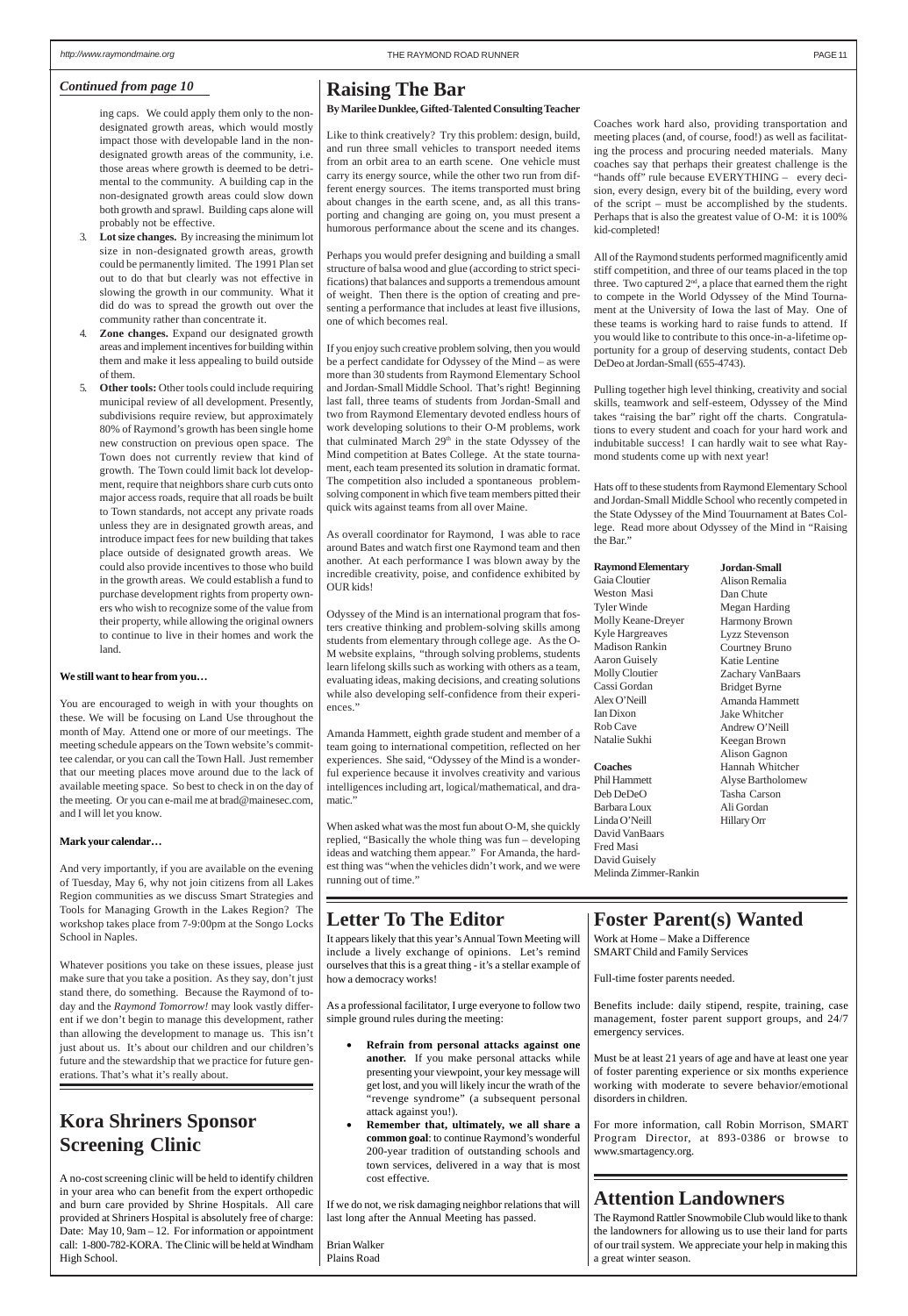#### **By: Laurie Forbes, Technology Committee Chair**

At Town Meeting on May 17, voters will be charged with making decisions about Raymond's budget for the upcoming year. People need information in order to make good decisions of any kind, and there are usually a number of ways to get it. For Raymond's citizens, access to information about the town is most often provided by "technology" in some form or other – as managed, supported and maintained primarily by the volunteer Technology Committee.

It is always a challenge to stay well informed on town issues, and seems particularly so this year where a number of important needs are competing for limited resources. One of the competitors is "technology" itself and the way it is delivered in its many and various forms to the citizens of Raymond. Specifically, the Technology Committee supports the hiring of a town Technology Director.

From "grass roots" beginnings with home computers and volunteers, Raymond has seen its technology grow, improve and change from a few simple web pages to a highly-praised, content-rich website; a well-designed, multi-location municipal network of servers, workstations and printers; the GIS/GPS mapping system for residential and commercial town properties; the Road Runner newspaper; the town's annual report; an e-mail system for all town employees and volunteers; telecommunications for dispatch and the municipal buildings in general; and an electronic calendar system for all town entities from committees to clubs to classrooms to sports teams. Work proceeds on bringing the cable TV station to life, digitally archiving important town documents, and introducing the flexibility of e-commerce for certain town transactions.

All of this requires continuous work: monitoring, troubleshooting, upgrading, repairing, configuring, and licensing. It also continues to be run and managed by volunteers, and it has become increasingly clear to us (the volunteers) that this is no longer appropriate or advisable. Raymond needs a full-time, paid, municipal position responsible for overseeing all aspects of its technology. We need someone accountable to the town for research and development of cost-effective new opportunities, as well as someone able to support and troubleshoot the various (and often incompatible) "solutions" presently in place in our municipal facilities. We need someone with the vision to develop a sound technology strategy and the energy to coordinate and manage the efforts of a talented mix of other employees and volunteers.

The Technology Committee has had the following reactions to and questions about this municipal position and technology in general:

#### **What is the point of telling everyone this, i.e. of listing everything the Technology Committee does?**

The point is to make people aware of how many aspects of life "technology" touches, and that it has reached such a level of complexity and sophistication, it can no longer be managed and run, dedicatedly but inconsistently, by volunteers. This is not to minimize the efforts and

achievements of the volunteers, nor to say that they are no longer necessary; but we need to recognize that over the past two or more years the town has lost its edge, technologically speaking, and is now beginning to fall behind. It is important to show people what kinds of areas we're falling behind in.

#### **Let's just forget it and go back to doing what we did before we had the website or the network.**

Times have changed, and so have citizens' expectations. Nothing that Raymond has in place for technology right now is outlandish or unusual - most places do what we do, and many are now doing it better for their residents, as in "Visit our Virtual Town Office at www.anytown.org." The pressure to provide people with "techno-flexibility" comes from two directions: the citizens themselves are demanding it and so are the entities with whom they do business, including state and federal government. In fact a town "Technology Plan" was required as long ago as 1997 in order to participate in certain state and federal programs, including funding and reduced-rate opportunities for something as mundane as good old telephone service.

**Let's keep things the way they are - with the volunteers managing everything - and consider payment to volunteers when they have to draw upon certain specialized knowledge or expertise.** No one would benefit from an arrangement like this. The town would be paying for the limited-time attention it is now getting for free, and the volunteers' focus would continue to narrow toward "putting out fires" as opposed to centralized management, development and improvement. If the town is going to pay for anything, it needs to pay a little more to get a lot more, rather than paying something to get nothing.

**Let's carve up what the volunteers can't get to and hand the pieces off to present town employees.** Along with their other duties, these town employees would need to be trained in areas they would never become proficient enough to be self-reliant in, due simply to how rapidly technology changes. This is because, willing as they might be, they're already pretty much spoken for, full-time.

**Then let's just keep things going the way they are right now, without changing anything and without the volunteers. If something breaks, we'll call someone in the Yellow Pages.** If you decide right now to stop filling your car up with gas or to stop replacing the tires or changing the oil, your car is going to get you where you need to go for ..... how long? Everything electronic that can be included under the heading of "Technology" has its own life expectancy and maintenance and upgrade requirements, not to mention official (legal) licensing requirements. Having something actually "break" will be the least of the dangers. Calling expensive repair people in to deal with something that someone simply didn't understand ("Is it plugged in?") is much more likely. And which system or piece of equipment can we do without, while the troubleshooting is going on?

weather turns warmer" is now upon us. I encourage our students to dress comfortably. Clothing should not be distracting or interfere with the learning environment at school. That is why I request that students wear shirts that are long enough to cover their bellies, and that shorts are long and baggy. Students also need to wear shoes that are safe for the stairwells and for the playground. Due to the number of injuries in past years, I am asking that students wearing sandals have shoes with a strap around the back so that they remain securely fastened when walking up and down stairs. Clogs, slides, flip-flops, and other such summer footwear can be unsafe, especially at recess. If you have any questions, please feel free to give me a call. Our dress code at the elementary level is reasonable. We want the children to be comfortable and safe.

**It's too expensive... tough times..... tight budget.** Cost can be measured, easily or not, in a number of ways. We can see in black and white what appears to be a rather large annual salary, plus benefits, but we would also know that Raymond's technology – in all its very many aspects – is being taken care of. And this means professionally, properly, innovatively and cost effectively. The alternative is not to see the big salary number in front of us but instead to have the cost hidden and stretched and spread and multiplied through inefficiencies, lack of knowledge, duplication of effort, waste, unnecessary service calls, ruined equipment and missed/lost opportunities.

**Let's not do everything now. The technology can be phased in over time.** For the most part, the technology is already here. Over the last 6 years, the technology volunteers have put in a lot of effort, which includes not only technical expertise but also "deal-finding" and even personal expense, to create a secure, professional network of outstanding equipment for the Town of Raymond. Almost all of this hardware and software has either been donated or has been acquired at a tiny fraction of its retail cost. Either it can be properly cared for — repaired, maintained and upgraded — or it can disintegrate. As an everchanging group of volunteers, the Technology Committee's ability to coordinate and handle all of this has been slipping for several years now, and the Town has been aware of this for at least that long.

**Then the Town made a mistake in letting the technology get too complex and cumbersome to maintain.** Again, nothing that Raymond has is particularly "cutting edge" or unusual. What Raymond needs in order to keep its technology going is a combination of expertise and focus. A lot of the complexities arise from security issues, which a network ignores at its peril. As hackers find more creative ways to invade networks and computers, the challenge is to stay one step ahead of them – without, any more than absolutely necessary, affecting or complicating the lives of the people who rely on the technology.

**So is this what's going to happen every time a volunteer decides he/she wants to get paid?** We can't speak for all volunteers, but in this particular situation money is not the issue. What the Technology Committee volunteers, and therefore the town, stand to gain from the creation of a paid municipal technology position is some badly needed centralized focus and authoritative direction.

**What is the rationale behind combining the full-time Technology position and the part-time Code Enforcement position?** Simply that we already have at least one person willing and able to do both. Jobs and duties are often split, assigned and re-assigned, with people performing in several capacities, as need dictates and ability allows.

Technology in all its various forms may be complex, but there are people right here in town who understand it. The town needs to hire one of these people, and that person will then manage both the short term needs and the "what's the future going to bring?" concerns. This can be done in an exceptionally professional, well-planned and costeffective manner. Technology is mainly about *information* – sharing it, providing access to it, and protecting it; and people need information in order to make good decisions.

### **Raymond And The Information Superhighway**

Two of my favorite events of the school year are the September Open House and the Academic Fair in March. Open House provides the faculty with the opportunity to set the stage for learning and to develop some very important partnerships with parents. Academic Fair showcases classroom performance and provides students with the opportunity to share their learning with their parents and their families. This year's Academic Fair was a wonderful evening and, if the number of cars in the parking lot is an indicator, a rousing success. I want to thank parents, grandparents, friends and neighbors who took the time to join our staff on March 26. Your continuing support of our school program is always valued and much appreciated. It was also wonderful to meet many preschool families who will be joining the Raymond Elementary School community in the coming years.

It has taken a while, but spring weather is finally here. The yearly discussion about "what to wear to school when the

**By: Norma Richard Raymond Elementary School Report**

This is only the second year that Raymond Elementary School students have competed in Odyssey of the Mind. We are so proud of our two teams, as both placed at the Maine State Tournament. That is an amazing accomplishment for these students and their coaches. I want to congratulate Fred and Cindy Masi and their team of Molly Keane-Dreyer, Weston Masi, Cassie Gordan, Alex O'Neill, Tyler Winde, Gaia Cloutier and Molly Cloutier for their 2nd place performance. David Guiseley and Melinda Rankin and their team of Natalie Sukhi, Rob Cave, Aaron Guiseley, Madison Rankin, Kyle Hargreaves, and Ian Dixon are also to be congratulated for their 3rd place finish. The results of both teams are extraordinary.

I had the pleasure of attending the April 12 performance of *Annie, Jr.* at the middle school. The production was fabulous! Mrs. Marilee Dunklee, Mrs. Mary Thornton, the cast members, and the parent volunteers should be very proud of their efforts. I would like to extend a heartfelt "Thank You" to each of them for providing such a wonderful evening for the entire community.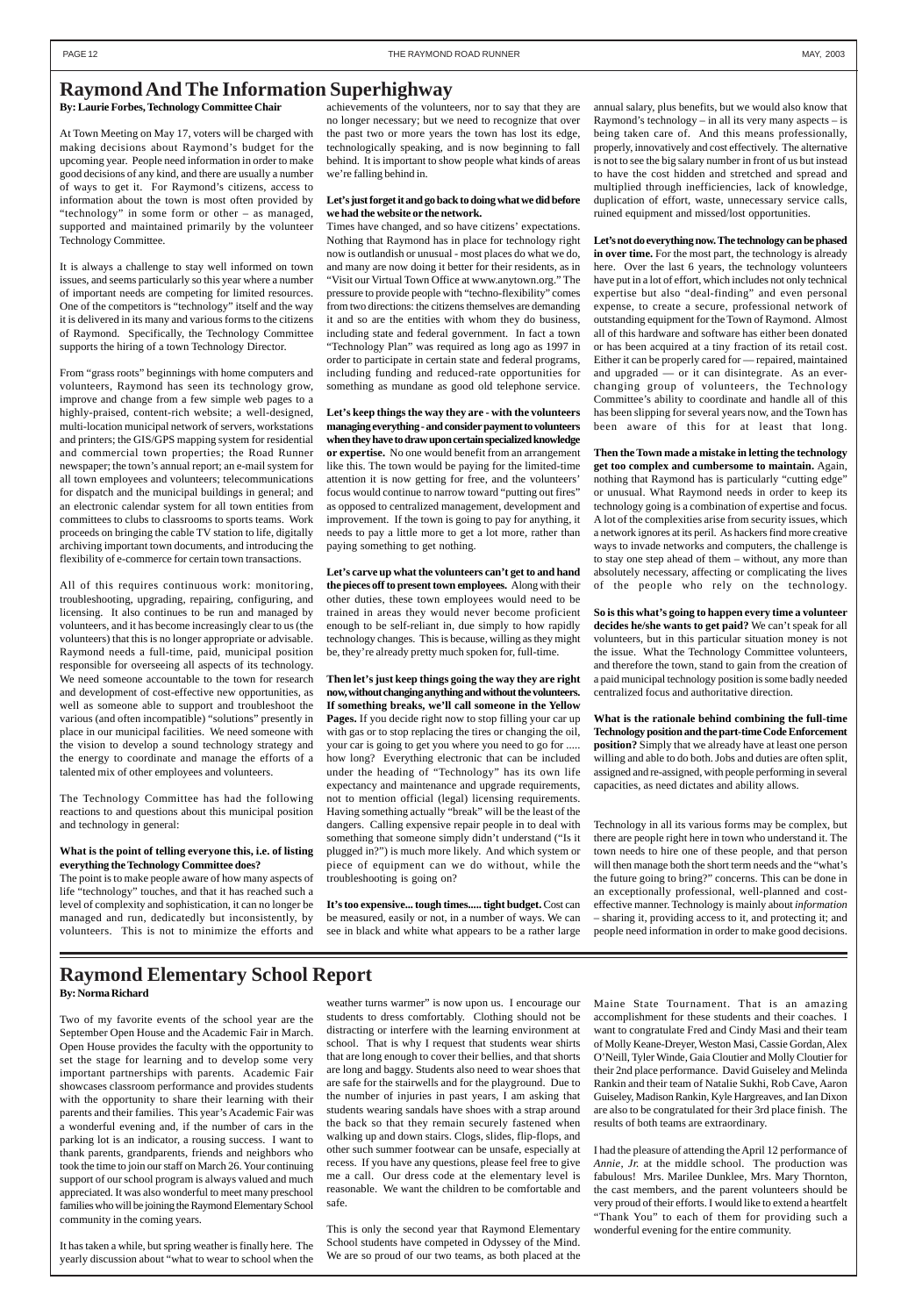## **Raymond Recreation Association Board of Directors Meeting:**

There will be a Raymond Recreation Association Board of Directors meeting on Thursday, May 29, at 7pm at Jordan-Small Middle School. All are welcome to attend.

## **Camp Raymond**

Girls: Looking for a week of fun in the sun, swimming in cool water and drama in the pines? Well, Camp Raymond has it all. We still have a few openings for girls ages 6-12. Camp Raymond will run from August 11 through August 15 from 8:30am to 4:30pm. The cost is \$100 per girl for the week. A \$50 deposit is due upon registration. Hurry and register because the deadline is May 9.

If interested, please call Teresa Sadak, 655-5411, Candi Tardiff, 655-6926, or Belinda Hughes, 655-4523.

## **Raymond Recreation Summer Swim Program**

We are still seeking applications for another instructor or instructor aid as described below. We are delighted that Grace Leavitt will return to instruct. To insure that the program will run this summer, please help us find someone to assist her.

We are moving ahead with plans at this point. Course dates are: June 30 to July 25. Fees remain the same as in 2002.

Mark your calendars for registration on Wednesday, May 4, from 6 to 7:30pm in the Jordan-Small Middle School cafeteria. We request that all sign-ups happen at this time so classes can be planned. Questions or offers to volunteer or instruct, call Pat at 655-4657.

## **Swim Instructor Needed For Raymond Recreation Summer Program**

We are asking for help in spreading our message through your community network. We believe that "word of mouth" advertising through our community may produce candidates for the job. Please tell others about the following:

Summer job available for Red Cross Water Safety Instructor: Great summer opportunity for Raymond youth, minimum age 18.

- · \$10 per hour
- WSI training paid by RRA
- Also seeking:
	- Non-teaching parent volunteers to help.
	- Paid instructor aids minimum age 16 and must have lifeguard or water safety aid certification

Contact Pat at 655-4657 for more information.

## **Books Arrive At The School Libraries!**

In March the school librarians, Ms. Griffin and Mrs. Keef, happily received a delivery of books valued at over \$2100. The books, donated by the Raymond PTA, consist of both fiction and non-fiction.

In December the PTA hosted a special Holiday Book Fair to raise money for the Jordan-Small Middle School Library for much needed non-fiction books. With its success, the PTA was able to use every penny of the profit to purchase books for both schools.

## **March Scholastic Book Fairs Set Event Sales Record! By: Leigh Walker and Karyn Knights**

Shannon Sutton, Fourth Place – Literature Grades  $K - 2$ Cassandra Gordan, Honorable Mention – Literature Grades  $3 - 5$ Molly Keane-Dreyer, Outstanding Interpretation – Music Grades  $3-5$ Daniel Connor, Third Place – Visual Arts Grades 3 – 5 Bryan Connor, First Runner Up – Visual Arts Grades 6 – 8 Also competing at the state level were entries by Jennifer Walker and Kees Van Haastern. Congratulations to all of you!

We asked people to support reading in Raymond…and they DID! The March Book fairs at both JSMS and RES sold more books than ever before. At RES almost 30 books were purchased for the library by generous parents and students through the teacher-created library wish list. Many books were also donated directly to teacher classrooms through a teacher wish list at JSMS and the purchase of gift certificates. Clearly with so many books being bought, we have readers in this community! A big thank you to Mrs. Keef and Ms. Griffin for allowing us to have the book fairs in the libraries, to the volunteers who worked the book fairs, as well as all those who bought books.

## **Grandparents' Day At The Raymond Elementary School**

Students and staff would like to invite grandparents to join us on Friday, May 9, for the annual Grandparents' Day festivities from 8:30 - 11:30am. A special Good News assembly for grades K - 2 and Ms. Cummings's class will be held in the gym at 10:00am. We look forward to another wonderful visit from grandparents and special guests.

## **Raymond Elementary School 3rd Quarter Honor Roll**

The faculty would like to congratulate the following students for achieving Honor Roll status for 3rd quarter.

*Grade 3 Honors* Morgan Knights Tianna McInnis Kevin Sutton Lindsey Hughes Casey Hutchinson Bailey Odum Jordan Parker Jeremy Peavey Shannon Pike Elliot Valente Natalie VanBaars Kelsea Carter Angelica Demers Nicholas MacDonald Zuri Murphy Tyler Peterson Spencer Reynolds Jenna Richardson Cory Schweitzer Riley Williamson Alan Wardwell Ian Dixon Travis Fisher Timothy Morris Joshua Waldron Erik Woodbrey Abbey Gillis Clare Valente

#### *Grade 3 High Honors*

Natalie Sukhi Corrie Van Haasteren Sarah Small Sasha VanBaars Robert Cave Gaia Cloutier Ryan Hoffman Tyler Nadeau Georgia Noonan Robert Lentine Allison Rand Lucy Algeo

*Grade 4 Honors* Daniel Connor Molly Keane-Dreyer Alyssa ElHajij Drew Gagnon Kyle Hargreaves Lydia Manchester Weston Masi Tyler Winde Jackie Guiseley Haley Acker Cassandra Gordan Olivia Hurd Spencer Brown Deanna Weeks Bryan Peterson Christopher MacDonald Abby Streeter Connor McGhie Lauren Trickey Molly Cloutier A.J. Edgecomb Jenna Martyn-Fisher Alysha Orsini Jennifer Cobb John Grondin Delaney Kenny Alex Parker Benjamin Sadak Bernd Hartig Lindsay Webber Justin Winslow

*Grade 4 High Honors* Abigail Morneault Elizabeth Shively Samantha Zawistowski

## **Local Students Receive Honors At State PTA Reflections Program**

This year the Raymond PTA sent seven winning entries from our local Reflections Program on to the State level for competition. The State of Maine PTA has announced their winning entries. Raymond students receiving honors are:

Molly Keane-Dreyer's musical entry will advance to the National PTA level of competition. We wish her the best of luck!

Next year's theme for the Reflection Program is "I'm really happy when…"

melted too fast for all us diehard snowmobilers. We cannot complain, though, as the Raymond Rattlers certainly had a tremendously spectacular season. There are not enough thanks to be given for all the help we had during this very busy season. Please keep in mind we begin our winter season early in the fall.

This past year we were proud to have volunteers build a bridge to help improve the connecting trail up to Black Cat Mountain. We hope everyone had a chance to take a ride up to this wonderful scenic view. We cannot forget the volunteers who also devoted many hours to get our trails into tip top shape clearing trees and branches, or building ramps across streams, before the season began. With the early snow certainly came the many hours, which continued all winter long, for our trail grooming crew. We appreciate Casco letting us hire their groomer to help groom the Raymond end of the Pipeline. We will definitely utilize their service again next year. What a difference the Tucker made on the trail. The children in our club this year certainly

For having such a long, hard winter, the snow certainly had fun at our Halloween party which included evening was the largest safety course hosted so far in all of

> hay rides. They were also amazed at our Christmas party when Santa Claus came and paid our club a visit and gave all the children a gift. We were proud to host the Raymond Holiday Helpers for our community. Many families were blessed with the magic of Christmas. Our Poker Run was a huge success, and we cannot wait to plan another one for next season. We may even plan a second. We had around 75 snowmobilers travel on part of our trails for an 18-mile loop. Even our club Fun Ride took three families on a 75-mile ride from Raymond to Bridgton. We all had a great time being involved in this year's Rotary Ice Fishing Derby. Our concession stand was a huge success with hot chili and chowder for all to enjoy. We even had a lot of our members participate in the Derby. Not too long after the Fishing Derby we had our 2nd Annual Pig Roast. We still had enough snow and were thrilled to see so many people arrive by snowmobile. This was a great time to be had by all. We were proud to host, along with Maine Wildlife and Inland Fisheries, a snowmobile/ATV safety course in our area and had 48 people in attendance. This

Southern Maine. Our next event for this season will be a Spring Fling Dance. This event is being hosted by the Raymond Rattlers, Crooked River Snowmobile Club, and the Muddy River SnoSeekers on May 3rd. Please join us as we celebrate a super winter! With any active club comes the many hours devoted by the club members who volunteer their time.

We are very proud of our efforts this year and had some wonderful comments shared about the trail system. We continue to look for ways to keep improving our trail system, so each season is safer and more enjoyable than the winter before. Club memberships in Raymond are a vital part of financing our club to help with maintaining and updating our equipment, as well as grooming, maintaining, and improving our trail system. We want everyone to have a great summer and rest up! We look forward to seeing everyone renew their membership as well as welcoming new members into our club.

## **Raymond Rattlers Snowmobile Club**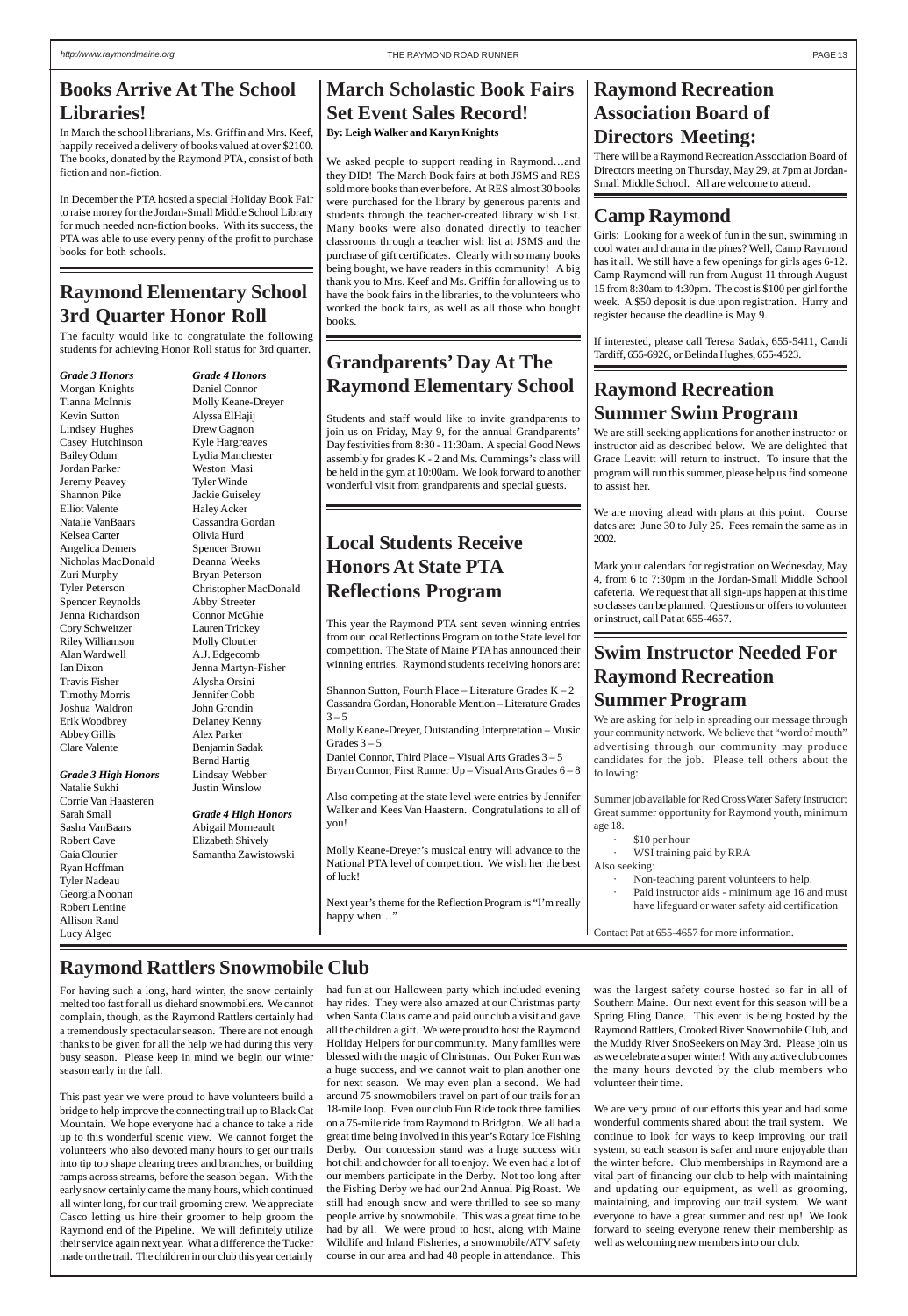## **Calendar of Events**

| When                  | What                              | <b>Where</b>           | <b>Contact</b>    | Phone#   |
|-----------------------|-----------------------------------|------------------------|-------------------|----------|
| June $7th$            | Lions Club Golf Tournament        |                        | <b>Bob Jones</b>  | 655-7163 |
| June $14th$           | History Tour & Picnic             |                        | Deb Blanchard     | 655-8672 |
| June $21st$           | <b>Founders Day Celebrations</b>  |                        | Deb Cutten        | 655-2877 |
|                       |                                   |                        | Sue Ellen Gendron | 655-4463 |
| 7:30am                | 5k/10k Road Race                  | Race Route             | Louise Lester     | 655-4224 |
| $7:30-9:30$           | Pancake Breakfast                 | Raymond Village Church | Brenda McMackin   | 655-7909 |
| $10:00 - 11:00$       | Parade                            | Main Street            | Brenda Olsen      | 655-4670 |
|                       |                                   |                        | Karyn Knights     | 655-3926 |
| 11:00-11:30           | <b>Dedication Ceremony</b>        | Fire & Safety Building | Denis Morse       | 655-2725 |
| 11:30-4:30            | Fair                              | <b>RES &amp; JSMS</b>  | Deb Cutten        | 655-2877 |
|                       |                                   |                        | Sue Ellen Gendron | 655-4463 |
| $4:30-6:30$           | Pig Roast                         | Raymond Village Church | Brenda Olsen      | 655-4670 |
| $-7:00$               | Boat Regatta                      | Jordan Bay             | Phil Michaud      | 655-2722 |
| $\sim 9:00 \text{pm}$ | Fire Works Display                | Jordan Bay             | George Bartlett   | 892-5914 |
|                       | <b>Open Houses</b>                |                        |                   |          |
| $12-4$                | Riverside Grange                  | Raymond Hill Rd.       |                   |          |
| $12 - 4$              | Clough's Store                    | Webbs Mills Rd.        |                   |          |
| $12 - 4$              | <b>Baptist Church</b>             | Raymond Hill Rd.       |                   |          |
| $12-4$                | East Raymond Chapel               | Webbs Mills Rd.        |                   |          |
| June $28th$           | Hawthorne House Strawberry Social |                        | John Manoush      | 655-7660 |

## **Give Someone A Special Dip**

Have you ever wanted to get back at someone for playing a trick on you? Do you know of somebody that just needs a "cooling off"? Or do you know somebody that loves to just have fun??? Well, we have just the answer for you. On Founders Day, there will be a dunk tank that can take care of that special "someone" for you. E-mail Teresa Sadak at tsadak1@maine.rr.com to let her know who you would like to see in the dunk tank. Or you can mail a paper note to 207 Webbs Mills Road, Raymond.

## **Live Entertainment**

Keep Saturday, June 21st, open for the Town of Raymond's Bicentennial Celebrations. There will be live entertainment appearing on two stages: one stage dedicated to our musical roots with appearances by the Breau Family Show which will include Denny Breau; his famous mom, RCA recording artist Betty Cody; "Genial" Gene and Flo Hooper; and a cast of talented family and friends. Denny and family will also do a tribute to their patriarch and country music legend, the late Hal Lone Pine. Also be on the lookout for Turkey Hollow, a contemporary roots trio playing both original and traditional music, as well as the Muddy Marsh Ramblers, a most-excellent bluegrass band. The second stage will be dedicated to "more current" music including sets by hip-hop-infused funk rock band, The Kingpin Wrecking Crew; contemporary singer-songwriter, Carole Wise; R&B, blues and rock masters, SOULution; and much, much more. Look for further updates next month!

## **Raymond: Then & Now: A Bicentennial Celebration**

# It's Bicentennial Time In Raymond

Please join your friends, family and neighbors on Saturday, June 21st, for a day of harkening back to our past, celebrating our Town, and looking forward to our future.

The day will begin bright and early with a 5K/10K Road Race starting at 7:30am at the Sheri Gagnon Memorial Park on Mill Street. The Raymond Village Church will provide a Pancake Breakfast for early risers and race watchers beginning at 7:30 and finishing around 9:30, or whenever the pancakes are gone. Stay put right there on Main Street and watch the Parade go by; it promises to be one of the best ever. The Parade will culminate at an Open House at our new Public Safety Building at 11:00am, where a Flagpole Dedication ceremony will be held. The ceremony is to recognize the school children's donations, which allowed for the purchase of the flagpole. The Boy Scouts will also perform an official Flag Retirement ceremony there as well. Partake of refreshments while you explore our new facility.

> The Town's birthday party would not be complete without a cake – or several cakes. We are holding a contest and awarding prizes in two categories, as shown below. The prizes will be free season's passes to Tassel Top Be

Next on the agenda is the Fair at the Jordan-Small Middle and Raymond Elementary Schools from 11:30am to 4:30pm. The Jordan-Small Middle School will be the site of our Then events. The Raymond-Casco Historical Society will sponsor Ernie Knight's Then & Now slide show, a movie about the making of the Raymond Cape Road, Linda Griffin's slide show of Antique Homes, and several private collections of historic items will be on display. Step back in time as you watch people in bicentennial garb stroll around the fairgrounds. Demonstrators will be on site to show us how crafts from the past such as spinning, quilting, weaving, caning, basket making, tatting & lace making, herbal crafts, coopering, woodworking with early tools, wood carving and making rustic furniture were done. Come and watch (or better yet participate) in old-fashioned games like Hoop & Stick, Sack and Three-legged Races, and Frying Pan and Rolling Pin Tosses. Try your arm at Log Sawing or Splitting. All participants will receive a gift just for taking part, and there will be additional prizes for the winners. Revisit your musical roots with live performances by four popular bands.

The Raymond Elementary School will be host to our Now site, and performances of more "current" music will be staged there throughout the day. In addition to the musical entertainment there will be a magic show, a dance demonstration and face painting. Games will include dart toss, beanbag toss, football toss, Cheerio, duck pond, a bouncy house, basketball type games, a dunk tank and prizes galore. If you want something to commemorate the day, we will have T-shirts, travel mugs, water bottles, beach balls, Frisbees and other items to purchase. Come and sample the entries in our bicentennial birthday cake contest. Observe how many pies can be consumed by one person given the proper incentive. Enjoy a variety of foods prepared by various organizations in town.

Ever wondered about some of the historic buildings in East Raymond? Here is your opportunity to view the interiors of some of these structures. From noon until 4:00pm the Riverside Grange and the Baptist Church on Raymond Hill Road will be open to the public. The East Raymond Church on Webbs Mills Road will also host an Open House as will Clough's Store, which will feature a special penny candy sale.

If you're still hungry, go on back down to the Raymond Village Church for their famous Pig Roast. Word is you better get there early (4:30pm), as it is a very popular event and the food goes fast.

Now that your hunger has been satisfied, stroll on down to Raymond Beach at Jordan Bay and pull up a seat for several extraordinary visual events. The first will be a Boat Regatta: relax and enjoy a parade of boats as they glide through the still waters of the Bay at dusk. And then, after the sun sets over Sebago Lake, on this the longest day of the year, watch as the night sky bursts into color with a spectacular fireworks display.

We hope you have enjoyed today's festivities and that this day will linger on in your memory for years to come.

## **Raymond Bicentennial Birthday Cake Contest**

Prepared by John and Kim Manoush, April 12, 2003

To enter, prepare your best-decorated cake, fill out the entry form and bring both to the judging table at the Raymond Elementary School before 12 Noon on June 21. No candles, please. Cakes will be numbered to keep the identity of contestants secret, and the winners will be announced at 1:30.

A panel of local food experts will judge the cakes based on the following criteria:

For Best Decorated – Originality, appropriateness to the Raymond Bicentennial theme, attractiveness. For Best Tasting – Texture and flavor of frosting; Texture and flavor of cake.

Following the contest, the cakes will be served as refreshments, so every entry will be helping the Town raise money from this event. To enter, simply jot down the following information: your name, phone number, flavor

of cake and frosting, and a brief description, such as size and decoration, and bring it along with your masterpiece. If you have questions call John and Kim at 655-7660 or by e-mail at jmanoush@pivot.net

## **Have You Heard?**

**What?** We are having a parade!

**When?** June 21st, 10:00am

**Where?** Main Street, Raymond, from Canal Road to the new Fire Station So there's plenty of space; just bring your own chairs and enjoy!

**Why?** This is part of the celebration of Founders Day, Raymond's 200th year, in conjunction with many other activities of the day.

**Can I participate?** Absolutely! We are looking for all organizations, businesses, neighborhoods, community services, recreation groups, etc.

**What do I have to do?** For more information about the parade, or if you're interested in being in the parade, please contact Brenda Olsen at 655-4670 (olsen@pivot.net) or Karyn Knights at 655-3926 (knights@pivot.net).

**What else should I know?** There will be Floats & Fire Trucks, Clowns & Scouts, Music & Horses and a special appearance by "Slugger"! If you're lucky, you might catch a balloon or some candy!

There will be prizes! We will be offering a prize for floats based on quality, enthusiasm and community spirit. First prize \$100, Second prize \$75 and third prize \$50.

## **Displays Needed**

The Raymond-Casco Historical Society would like anyone who may have old items, collections, or whatever, that they would like to display at a secure place for people to view during Raymond's Bicentennial on June 21st to please get in touch with Betty McDermott at fmcderm1@maine.rr.com, 655-4646, or Wayne Holmquist at wholmqui@maine.rr.com, 655-7672.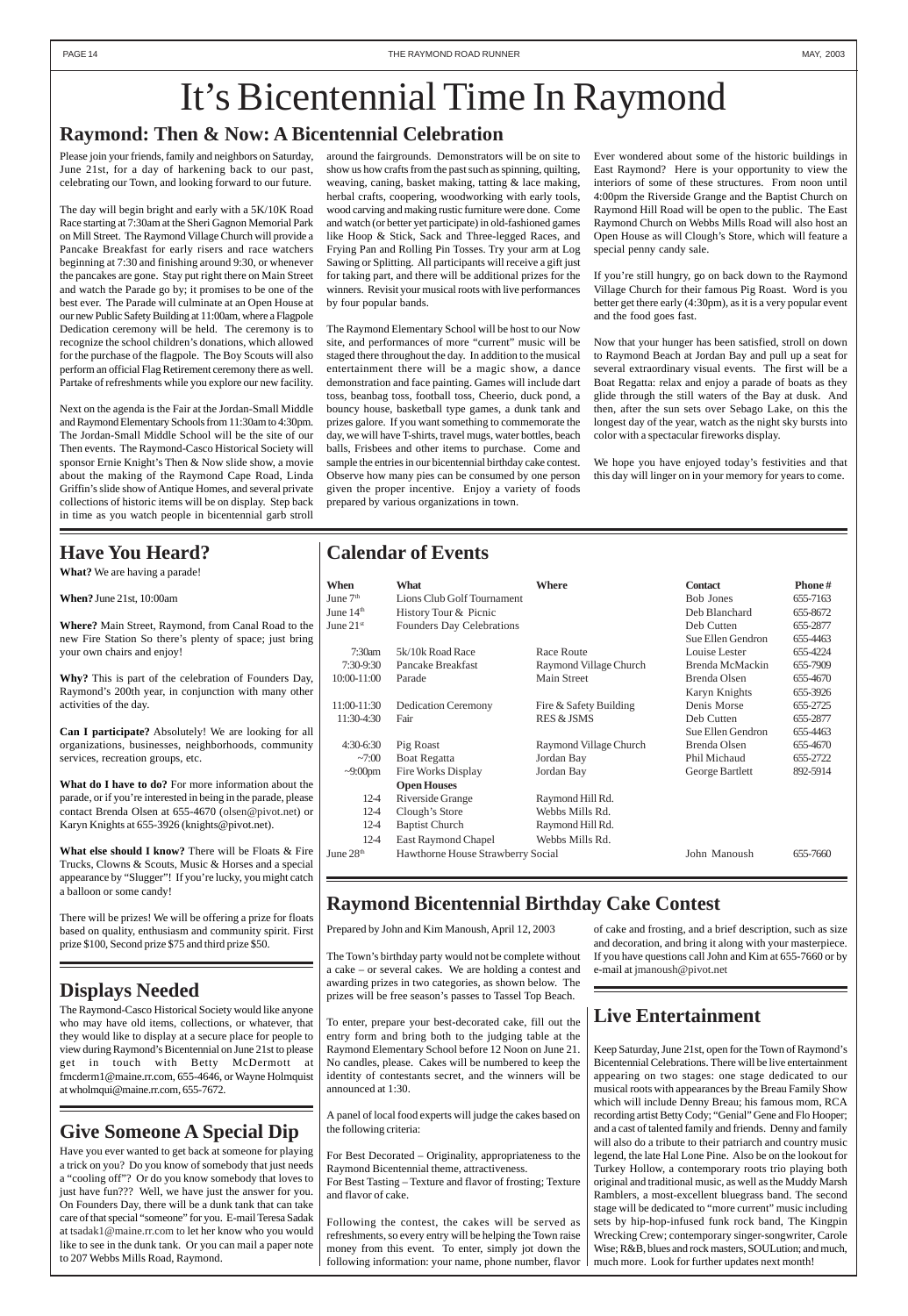## **Attention Raymond Businesses**

Would you like to contribute to Raymond's Bicentennial Celebration?

How:

- Donating goods and/or services to be used in the celebration or given as prizes
- Sponsoring an event at the celebration
- Making a cash donation to be used to purchase goods, services or prizes

If you don't feel you could do any of these things, perhaps you'd consider participating in the event by having some kind of birthday celebration at your business either on Founders Day or sometime during this summer. Some ideas might include having an open house and serving light refreshments, having a sale and/or specials in honor of the Town's Bicentennial, or even having employees dress in period garb.

Your contribution will be listed in our publicity, event program and announced on the day of the celebration. If you choose to do something at your place of business, we will mention that as well.

If you would like to participate in the celebrations, or if you have any questions, please contact Deb Cutten at 655-2877 (dcutten@maine.rr.com) or Sue Ellen Gendron at 655-4463 (jeffsueellen@pivot.net).

## **Time is Running Out! Bicentennial Planning Committee Needs Volunteers For Fair!**

*Fair Date: Saturday, June 21st, from 11:30 am to 4:30 pm Location: Raymond Elementary & Jordan-Small Middle Schools*

It's not too late to get involved, and it doesn't have to take a lot of your time. The Fair will be operated from 11:30 – 4:30, but that doesn't necessarily mean you will be needed for the entire time; just a few hours of your time would be appreciated. Volunteers are still needed for the following positions:

Judges for the Best Bicentennial Garb and the House Decoration Contests and for the Parade.

Volunteers to staff the following games/competitions/races: Dart Toss, Duck Pond, Bean Bag Toss, Cheerio, Ring Toss, Bouncy House, Basketball-type games, Dunking Booth, Scavenger Hunt, Hoop 'n Stick Race, Potato Sack Race, 3 legged Race, Log Splitting Contest, Log Sawing Contest

Other Positions: ticket booth attendants, balloon fillers/ distributors, and a photographer. People to help set-up on the evening of Friday, June  $20<sup>th</sup>$ , and the morning of Saturday, June  $21^{st}$ . People to help takedown & clean up on the afternoon of June 21st. More organizations and/or businesses to sponsor food booths.

If you can help, please contact Deb Cutten at 655-2877 (dcutten@maine.rr.com) or Sue Ellen Gendron at 655-4463 (jeffsueellen@pivot.net) as soon as possible.

## **Founders Day Flag Raising Ceremony By: Fire Chief Denis Morse**

On June 21, 2003, there will be a flag raising ceremony in memory of Lloyd Thompson, a lifetime member of the Fire/ Rescue Department. Lloyd's flag will be raised on the flagpole given, in part, by the students of Raymond at a fundraiser held on September 11, 2002. The flag raising will be held at the Public Safety Building located on the eight and one-half acres of land donated by former Fire Chief Reginald Brown's family. The parade will end at this location, and the formal dedication of the new Public Safety Building will follow with the cutting of the Town of Raymond's birthday cake and a ribbon or two. Come join us!

## **Good Old-Fashioned Fun And Games On June 21st At The JSMS Field!**

Join Joni Merrill, JSMS Physical Education Instructor, in helping to organize some fun competitions. There will be Hoop 'n Stick races, 3 -Legged races, Potato Sack races, a Scavenger Hunt, Frying Pan Toss and a Rolling Pin Toss. If you want to be involved in the Bicentennial Celebration but don't want a huge time commitment, this is the perfect way to take part! Choose one event to organize, meet great people, have fun, and give out prizes. You'll even get a free Bicentennial T-shirt just for participating!

Contact Joni Merrill at joni.m@raymondmaine.org or call 650-5416 for more information.

## **Best Bicentennial Garb Contest**

Please join in on the fun and dress up for our Bicentennial Celebration. On Founders Day, June 21st, we will be having a 200th year birthday party for our town. A Fair will be held at the schools from 11:30am to 4:30pm. To celebrate the history of our Town and to lend atmosphere to the celebration, we'd like as many people as possible to dress in period clothing. The Town was founded in 1803; however, any type of Colonial or Victorian style clothing would be appropriate. All those dressed up will gather for a group photo (on our new bandstand hopefully?) at 12:30 pm. Prizes will be awarded for Best Costume-Adult Male & Female and Best Costume-Child Female & Male. Prizes will include \$100 gift certificates for the adults and season passes to Funtown/Splashtown USA for the children.

P.S. We'd love for you to show off your Bicentennial Garb in the parade earlier in the day as well. If interested in being in the parade, please contact Brenda Olsen at 655- 4670 (olsen@pivot.net) or Karyn Knights at 655-3926 (knights@pivot.net).

If you have any questions please contact Deb Cutten at 655-2877 (dcutten@maine.rr.com) or Sue Ellen Gendron at

655-4463 (jeffsueellen@pivot.net).

## **House Decoration Contest**

Help dress the Town for its Bicentennial, and you might win a \$100 gift certificate to True Value Hardware!

We're having a contest for the *Best Decorated House* in Raymond. Whether your home is new or old, on a busy road or in a more remote spot, we want Raymond dressed in her best finery for her 200<sup>th</sup> year birthday party. Decorate the exterior of your property with buntings, flags, ribbons, balloons, or whatever you feel appropriate to celebrate the Town's birthday, be it of historical significance or patriotic in nature. Send in this entry form by June 15<sup>th</sup> and a bicentennial committee member will come view your decorations on June 20<sup>th</sup>. The winner will be announced at the Bicentennial Fair on June 21st. Photos of all entries will also be displayed at the celebration

Please send your name, address, phone number, and directions to you home to the following address by June 15th:

Debbie Cutten 11 Over Drive Raymond, ME 04071

## **Raymond Bicentennial Planning Committee Meeting Notice**

To find out how you can take part in our Town's history or hear what is being planned for our Bicentennial Celebration please attend the following meeting:

**Where:** Raymond Elementary School **When:** Wednesday, April 30th **Time:** 7:00pm

For more information, or if you have ideas and cannot make the meeting, please contact: Sue Ellen Gendron: jeffsueellen@pivot.net, 655-4463 or Deb Cutten: dcutten@maine.rr.com, 655-2877

## **Red Cross Blood Drive**

The Raymond Fire/Rescue Department is sponsoring a Blood Drive on Founders Day, June 21, from 8am to 1pm at Jordan-Small Middle School. Our goal is 40 – 50 pints of blood. The Red Cross has a new Mobile Donation Center. For a donation time, please call Raymond Dispatch at 655- 7851.

## **5K And 10K Founders Day Race June 21st**

On Saturday, June 21st, FairPoint Telephone Company will once again sponsor a 5K and a 10K Road Race. There will also be a 1K Fun Run for children. The entry office will open at Sheri Gagnon Field on Mill Street at 6:30am for sign ups, if you haven't entered before that time. The races will begin simultaneously from different starting lines at 7:30am on Mill Street in Raymond.

If you would like to enter before race day, please contact Louise Lester, 401 Webbs Mills Road, Raymond, Maine 04071, or by e-mail at louise.lester@raymondmaine.org, or visit our website at www.raymondmaine.org. Preregistration fees for youth (18 and under) \$6, adults (18 and over) \$9, or families (parents & children) not to exceed \$26. On race day the adult fee will be \$10 and families (over three members) \$30. The 1K Fun Run is free to children under the age of 16 and will begin after the last racer is off the official course.

## **Win A Week At Tassel Top Cottage!**

Raffle tickets will be sold throughout the summer for a one-week stay in the cottage at Tassel Top Beach (a \$749 value). The Bicentennial Committee has reserved the week of 7/17/04 through 7/24/04 for one lucky winner to be chosen on Labor Day weekend. Tickets will be sold at the Town Elections on Friday, May 16<sup>th</sup>, the Annual Town Meeting on Saturday, May 17<sup>th</sup>, the Bicentennial Celebration on June 21<sup>st</sup> and by Bicentennial Committee members throughout the summer. The price of the raffle tickets will be \$1each or six tickets for \$5. For more information about the raffle, please contact Betty McDermott at 655-4646.

# Celebrate 200 Years Of Raymond History

## **Pie Eating Contest**

How many blueberry pies can you eat? Win the contest, and you'll win a free season's pass to Funtown/Splashtown USA or a \$100 gift certificate to True Value Hardware!

Two winners will be chosen: one from the Adult Competition and another from the Child Competition. Whoever eats the most pies in the allotted time in each competition will win. If you would like to participate, please send your name, address, phone number, age and how many pies you think you can eat to the address below by June 15<sup>th</sup>. The contest will be held at the Bicentennial Fair at RES on June 21<sup>st</sup> at 2:00. If you have any questions about the contest, please call Teresa Sadak at 655-5411.

Mail entry form to: Teresa Sadak 207 Webbs Mills Road Raymond, ME 04071